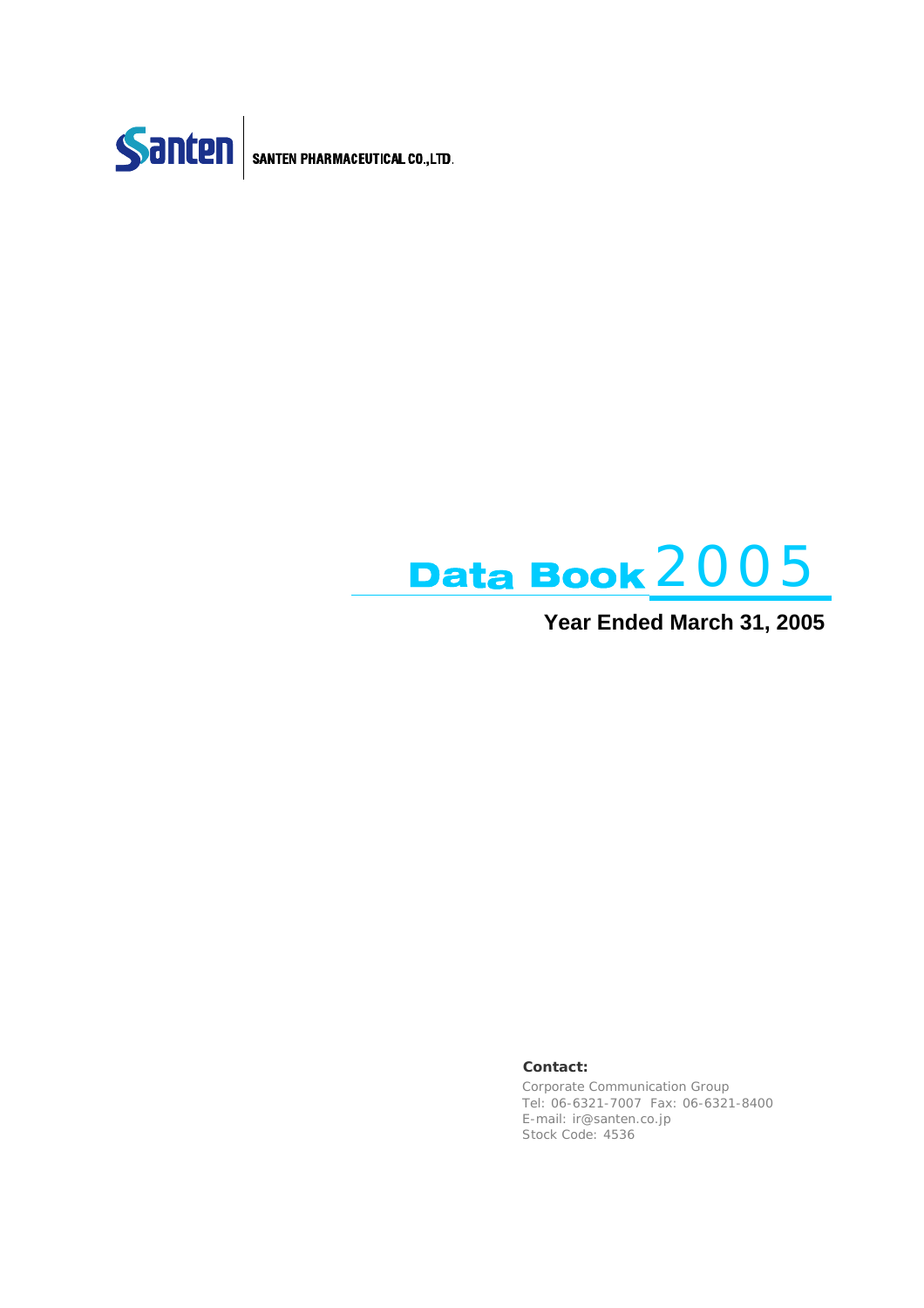### **2003-2005 Medium-term Management Plan**

To lay the groundwork for significant advances in the year ending March 31, 2007 and beyond, Santen will devote the next three years to thoroughly overhauling its earnings structure and bolstering its R&D capabilities. By doing so, Santen aims to evolve into a company that makes R&D - in the fields of ophthalmic and rheumatic/osteoarthritc treatments - the source of growth, in addition to its existing strength in sales and marketing.

### **I. Basic Objectives II. Financial Targets**

Return on equity

(ROE)

Billions of yen, except ROE

**10.0%** 8.8%

 Year ended March 2003

 Year ending March 2006

Net sales **93.0** 93.0 Operating income **18.0** 12.6 Net income  $\begin{array}{|c|c|c|c|c|c|} \hline \text{Net income} & \text{10.0} & \text{} & \text{} & \text{8.5} \\\hline \end{array}$ 

| 1. Restoration of |
|-------------------|
| Profitability     |

- **2. Strengthening of R&D**
- **3. Reinforcement of Organizational Strength**

### **III. Key Issues**

#### **1. Restoration of Profitability**

- Early profitability of U.S. operations
- □ Reduction of expenses
- Maintenance and improvement of domestic earnings base

#### **2. Strengthening of R&D**

- □ Accelerating new product development
- Enhancing the pipeline of drug candidates through focused resource allocation

#### **3. Reinforcement of Organizational Strength**

- □ Strengthening of corporate governance
- $\Box$  Employee education and enhancement of organizational management capabilities

Note: For details, please visit our Web site (http://www.santen.co.jp/ir/en/news/pdf/200302202.pdf).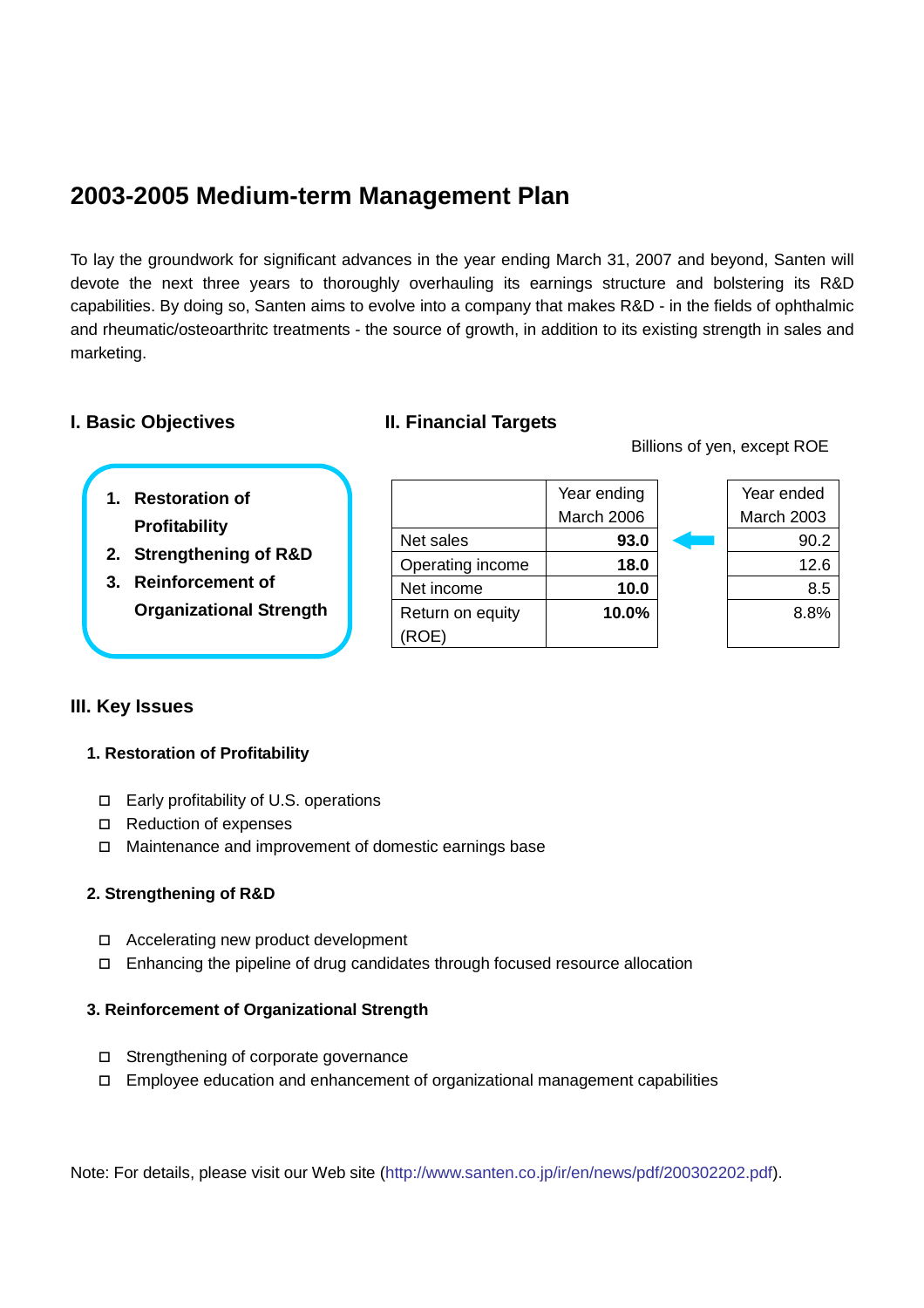### Contents



| <b>Financial highlights</b>         |                                              |                                                                                   | $\overline{2}$  |
|-------------------------------------|----------------------------------------------|-----------------------------------------------------------------------------------|-----------------|
|                                     |                                              | Consolidated financial summary                                                    | 2               |
|                                     |                                              | Consolidated balance sheets summary                                               | $\overline{c}$  |
|                                     |                                              | Consolidated financial indexes                                                    | $\overline{c}$  |
|                                     |                                              | Consolidated - other figures                                                      | 2               |
|                                     |                                              | Non-consolidated financial summary                                                | $\overline{c}$  |
| <b>Consolidated nformation</b>      |                                              |                                                                                   | 4               |
|                                     | Consolidated income statements               |                                                                                   | 4               |
|                                     | Income statements details                    |                                                                                   | 5<br>5          |
|                                     |                                              | Major change in income statements<br>Selling, general and administrative expenses | 5               |
|                                     |                                              | Other income and expenses                                                         | 5               |
|                                     |                                              | Extraordinary gain and loss                                                       | 5               |
|                                     | Sales details                                |                                                                                   | 6               |
|                                     |                                              | Sales of major prescription pharmaceuticals                                       | 6               |
|                                     |                                              | Sales for JJVCI                                                                   | 7               |
|                                     |                                              | Sales by division                                                                 | 8               |
|                                     | Breakdown by region                          |                                                                                   | 9               |
|                                     |                                              | Breakdown by geographic segment                                                   | 9               |
|                                     |                                              | Overseas sales                                                                    | 9               |
|                                     | Consolidated balance sheets                  |                                                                                   | 10              |
|                                     |                                              | Assets<br>Liabilities and shareholders' equity                                    | 10<br>11        |
|                                     | Consolidated statements of cash flows        |                                                                                   | 12              |
|                                     | Capital expenditures and number of employees |                                                                                   | 13              |
|                                     |                                              | Capital expenditures                                                              | 13              |
|                                     |                                              | Depreciation and amortization                                                     | 13              |
|                                     |                                              | Lease expenses                                                                    | 13              |
|                                     |                                              | Number of employees                                                               | 13              |
|                                     | Affiliated companies                         |                                                                                   | 14              |
|                                     |                                              | Santen group                                                                      | 14              |
|                                     |                                              | Subsidiaries                                                                      | 14              |
| <b>Non-consolidated information</b> |                                              |                                                                                   | 16              |
|                                     | Non-consolidated income statements           |                                                                                   | 16              |
|                                     |                                              | Selling, general and administrative expenses                                      | 16              |
|                                     |                                              | Sales by division<br>Sales of merchandises and products                           | 17<br>18        |
|                                     | Non-consolidated balance sheets              |                                                                                   | 18              |
|                                     |                                              | Assets                                                                            | 18              |
|                                     |                                              | Liabilities and shareholders' equity                                              | 19              |
|                                     |                                              |                                                                                   |                 |
| <b>Reference information</b>        |                                              |                                                                                   | 20              |
|                                     | Research & development                       | Pipeline of prescription pharmaceuticals                                          | 20<br>20        |
|                                     |                                              | Pipeline of medical devices                                                       | 21              |
|                                     |                                              | Changes from November 5, 2003                                                     | 21              |
|                                     |                                              | Number of employees in R&D divisions                                              | 21              |
|                                     | Pharmaceutical market in Japan               |                                                                                   | 22              |
|                                     |                                              | Revision of National Health Insurance (NHI) drug prices                           | 22              |
|                                     |                                              | Major healthcare reforms                                                          | 22              |
|                                     |                                              | Market shares                                                                     | 23              |
|                                     |                                              | Market shares by therapeutic area - prescription ophthalmics                      | $\overline{23}$ |
|                                     | Stock information                            |                                                                                   | 24<br>24        |
|                                     |                                              | Stock price<br>Major shareholders                                                 | 24              |
|                                     |                                              | Shares and stock option                                                           | 24              |
|                                     |                                              | Extinguishment of Treasury stock                                                  | 24              |
|                                     |                                              | Breakdown of shareholding by number of shares                                     | 25              |
|                                     |                                              | Breakdown of shareholding by number of shareholders                               | 25              |
|                                     | News releases                                |                                                                                   | 26              |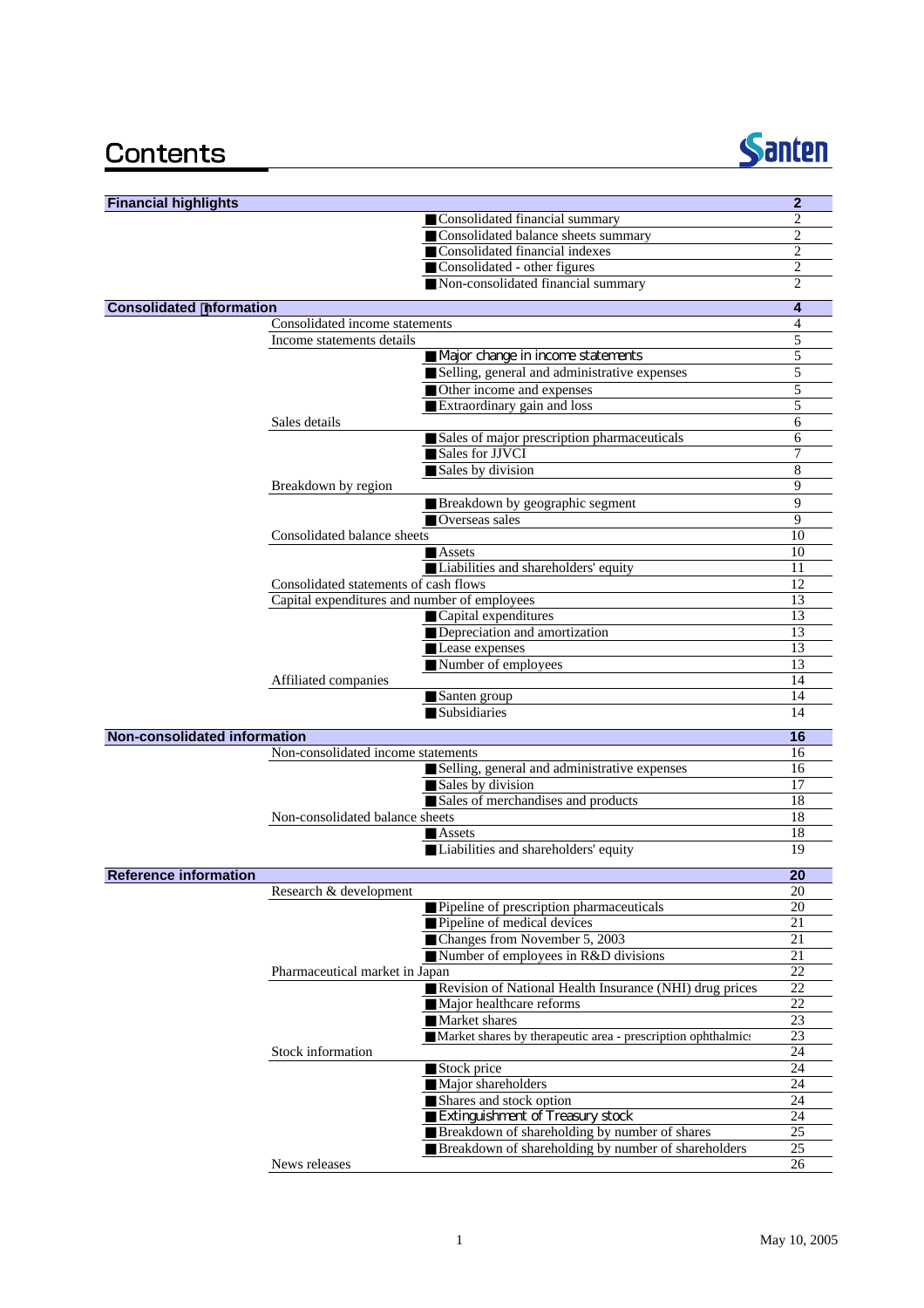### **Financial highlights**

#### 【**Consolidated**】

Financial summary (Millions of yen)

| <b>.</b>                   |        |        |        |        |        |                       |                         |                       |
|----------------------------|--------|--------|--------|--------|--------|-----------------------|-------------------------|-----------------------|
| <b>Year ended March 31</b> | 2001   | 2002   | 2003   | 2004   | 2005   | % Change<br>2005/2004 | 2006<br><b>Estimate</b> | % Change<br>2006/2005 |
| Net sales                  | 88.448 | 88.966 | 90.252 | 89.857 | 92.696 | 3.2                   | 96,100                  | 3.7                   |
| Operating income           | 16.538 | 11.790 | 12.697 | 14,525 | 18,982 | 30.7                  | 19.500                  | 2.7                   |
| Ordinary income            | 16.897 | 12.107 | 12.899 | 15.790 | 18.837 | 19.3                  | 19.500                  | 3.5                   |
| Net income                 | 7,713  | 5,305  | 8.502  | 6.321  | 11.022 | 74.4                  | 11.300                  | 2.5                   |
| Dividends per share (yen)  | 20     | 20     | 20     | 40     | 50     |                       | 50                      |                       |
| Payout ratio (%)           | 24.6   | 34.9   | 21.4   | 55.8   | 39.7   |                       |                         |                       |
|                            |        |        |        |        |        |                       |                         |                       |

| Balance sheets summary     |         |         |         |         |         | (Millions of yen)     |
|----------------------------|---------|---------|---------|---------|---------|-----------------------|
| <b>Year ended March 31</b> | 2001    | 2002    | 2003    | 2004    | 2005    | % Change<br>2005/2004 |
| Total assets               | 153.242 | 152.103 | 147.147 | 150.237 | 139,979 | $-6.8$                |
| Shareholders' equity       | 94.834  | 95.101  | 97.125  | 103.499 | 108.239 | 4.6                   |
| Interest-bearing debts     | 25,092  | 24.466  | 23.047  | 12.686  | 6.883   | $-45.7$               |

Financial indexes

| <b>Year ended March 31</b>          | 2001     | 2002     | 2003     | 2004     | 2005    | % Change<br>2005/2004 | 2006<br><b>Estimate</b> | % Change<br>2006/2005 |
|-------------------------------------|----------|----------|----------|----------|---------|-----------------------|-------------------------|-----------------------|
| BPS (yen)                           | 81.32    | 57.34    | 93.67    | 71.65    | 125.85  | 75.6                  | 130.46                  | 3.7                   |
| EPS (yen)                           | 1.022.99 | 1.048.51 | 1,104.21 | 1.176.83 | 1249.32 | 6.2                   |                         |                       |
| Debt equity ratio (times)           | 0.26     | 0.25     | 0.23     | 0.12     | 0.06    |                       |                         |                       |
| PER (times)                         | 27.3     | 25.3     | 12.3     | 24.3     | 18.3    |                       |                         |                       |
| PBR (times)                         | 2.17     | 1.38     | 1.04     | 1.50     | 1.84    |                       |                         |                       |
| $ROE$ $(\%)$                        | 8.1      | 5.6      | 8.8      | 6.3      | 10.4    |                       |                         |                       |
| RO<br>(% )                          | 5.1      | 3.5      | 5.7      | 4.3      | 7.6     |                       |                         |                       |
| * Free cash flows (millions of yen) | 1.889    | 356      | 8.762    | 19.971   | 1,713   | $-91.4$               |                         |                       |
| * EBITDA (millions of yen)          | 21.633   | 18.479   | 14.738   | 18.660   | 23,367  | 25.2                  |                         |                       |

\*Free cash flows = (Cash flows from operating activities) - (Capital expenditures)

Not adjusting decrease in trade receivables for fiscal years ending on holidays.

\*EBITDA = (Income before income taxes) + (Interest expenses) + (Depreciation and amortization)

#### Other figures

|                                        |        | 2002   | 2003   | 2004   |        | % Change  | 2006            | % Change  |
|----------------------------------------|--------|--------|--------|--------|--------|-----------|-----------------|-----------|
| <b>Year ended March 31</b>             | 2001   |        |        |        | 2005   | 2005/2004 | <b>Estimate</b> | 2006/2005 |
| R&D expenses (millions of yen)         | 2.001  | 2.002  | 2.003  | 2.004  | 12.619 | 6.5       | 13.300          | 5.4       |
| Capital expenditures (millions of yen) | 10.510 | 12.186 | 12.719 | 11.853 | 1.674  | $-41.7$   | 1.870           | 11.7      |
| Depreciation and amortization          |        |        |        |        |        |           |                 |           |
| (millions of yen)                      | 3.039  | 8.516  | 4.134  | 2.871  | 3.696  | $-5.6$    | 3.620           | $-2.1$    |
| Number of employees                    | 4.336  | 3.837  | 3.638  | 3.914  | 2.308  |           |                 |           |

#### 【**Non-consolidated**】

Financial summary

| <b>Year ended March 31</b>         | 2001   | 2002   | 2003   | 2004   | 2005   | % Change<br>2005/2004 | 2006<br><b>Estimate</b> | % Change<br>2006/2005 |
|------------------------------------|--------|--------|--------|--------|--------|-----------------------|-------------------------|-----------------------|
| Net sales (millions of yen)        | 84,295 | 82,990 | 82,372 | 80.227 | 86,340 | 7.6                   | 90,000                  | 4.2                   |
| Operating income (millions of yen) | 18,712 | 15,586 | 17,329 | 17,469 | 19,692 | 12.7                  | 20,200                  | 2.6                   |
| Ordinary income (millions of yen)  | 19.072 | 16,060 | 17.011 | 18,680 | 20,266 | 8.5                   | 20,500                  | 1.2                   |
| Net income (millions of yen)       | 10,165 | 9,932  | 871    | 7,176  | 12,602 | 75.6                  | 12,700                  | 0.8                   |
| Dividends per share (yen)          | 20     | 20     | 20     | 40     | 50     |                       | 50                      |                       |
| Payout ratio (%)                   | 18.5   | 18.5   | 215.1  | 49.0   | 34.7   |                       |                         |                       |
| Total amount of dividends          |        |        |        |        |        |                       |                         |                       |
| (millions of yen)                  | 1.877  | 1.834  | 1.786  | 3.517  | 4.357  |                       |                         |                       |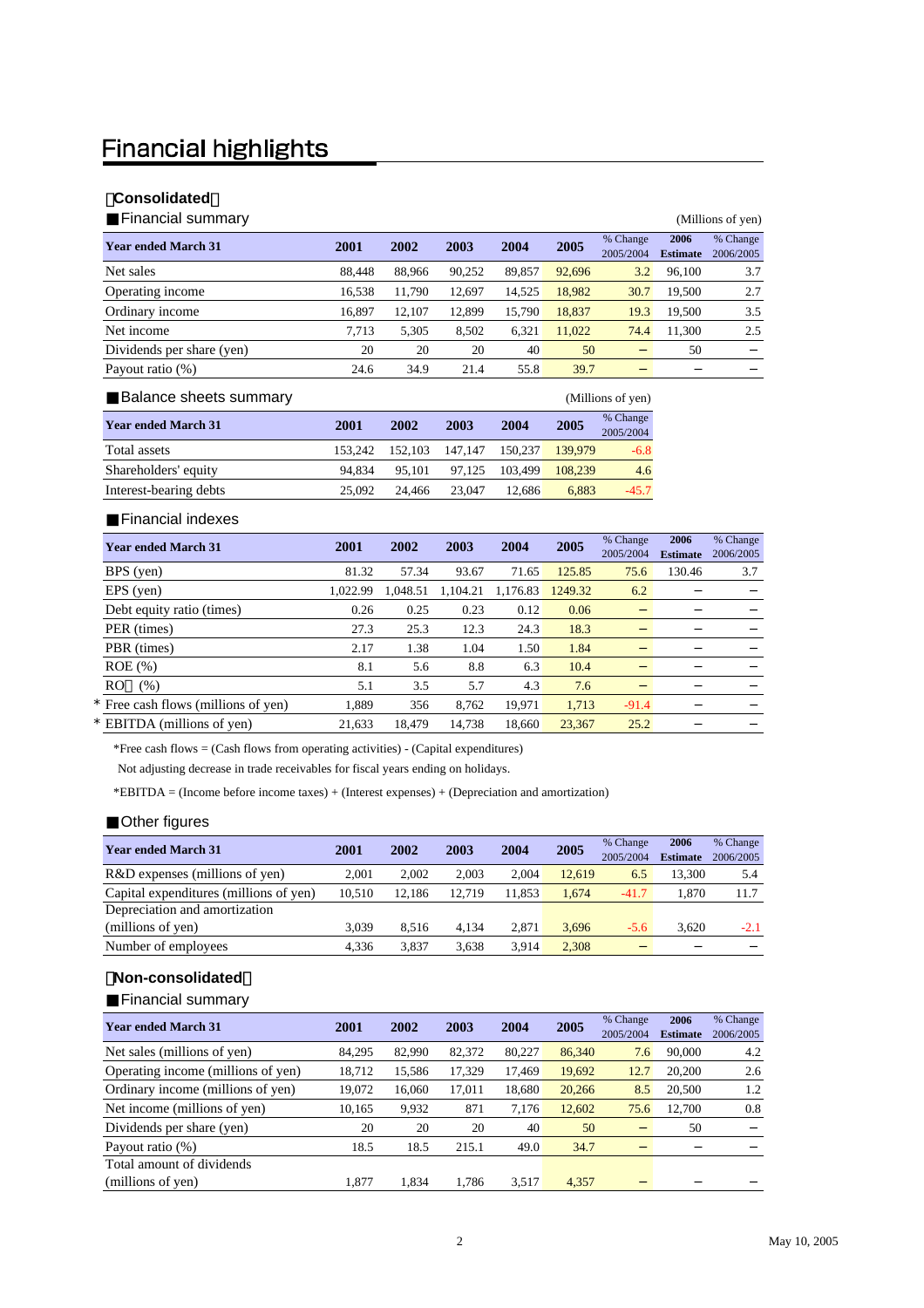















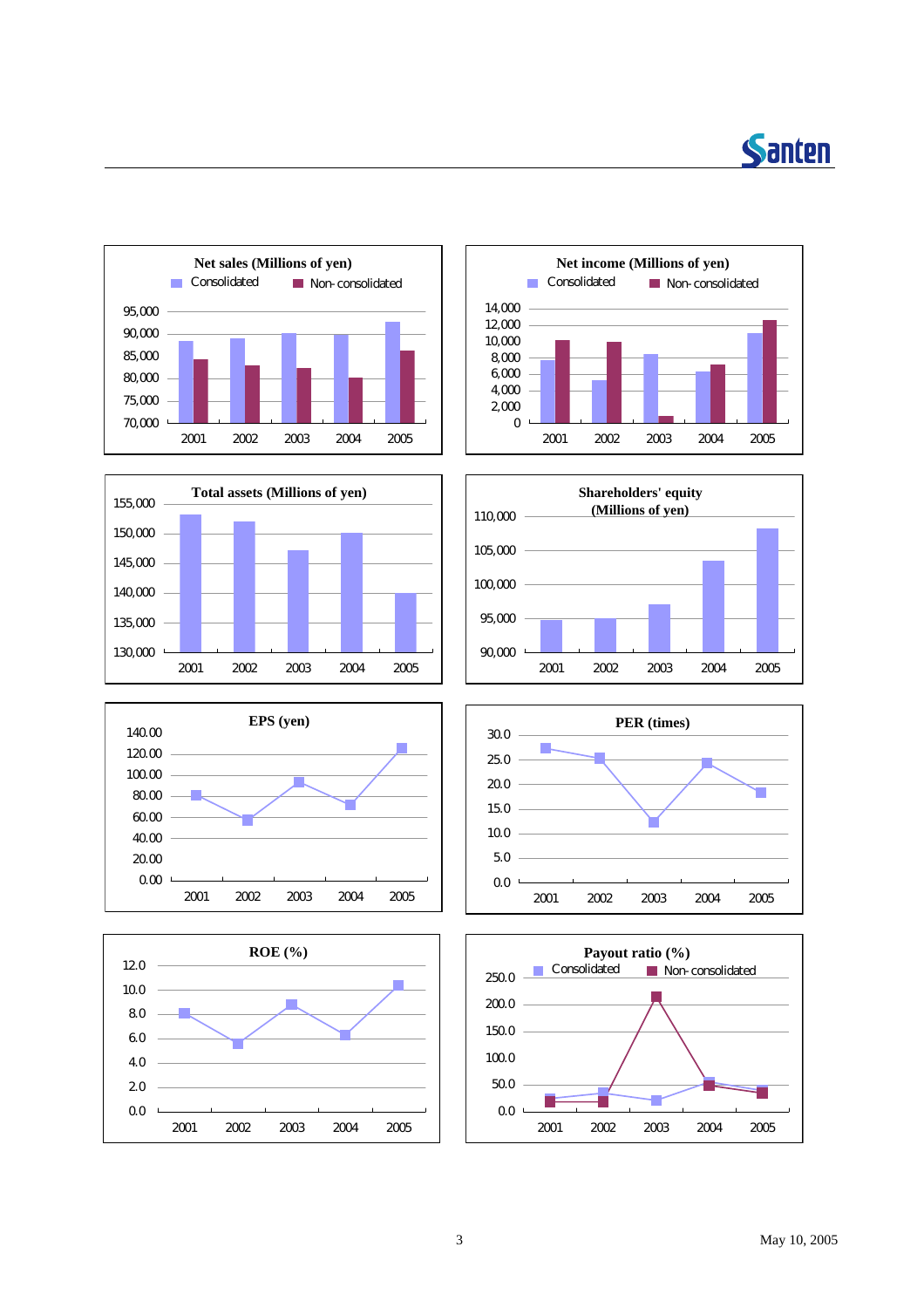# **Consolidated Information**

|                                              |          |        |        |          |        | (Millions of yen)     |
|----------------------------------------------|----------|--------|--------|----------|--------|-----------------------|
| <b>Year ended March 31</b>                   | 2001     | 2002   | 2003   | 2004     | 2005   | % Change<br>2005/2004 |
| <b>Net sales</b>                             | 88,448   | 88,966 | 90,252 | 89,857   | 92,696 | 3.2                   |
| Cost of sales                                | 33,363   | 32,699 | 32,271 | 31,857   | 33,709 | 5.8                   |
| (Percentage of net sales)                    | 37.7%    | 36.8%  | 35.7%  | 35.4%    | 36.4%  |                       |
| <b>Gross profit</b>                          | 55,085   | 56,266 | 57,981 | 58,000   | 58,986 | 1.7                   |
| (Percentage of net sales)                    | 62.3%    | 63.2%  | 64.3%  | 64.6%    | 63.6%  |                       |
| Selling, general and administrative expenses | 38,546   | 44,475 | 45,284 | 43,474   | 40,003 | $-8.0$                |
| (Percentage to net sales)                    | 43.6%    | 50.0%  | 50.2%  | 48.3%    | 43.1%  |                       |
| R&D expenses                                 | 10.510   | 12,186 | 12,719 | 11,853   | 12,619 | 6.5                   |
| (Percentage of net sales)                    | 11.9%    | 13.7%  | 14.1%  | 13.2%    | 13.6%  |                       |
| <b>Operating income</b>                      | 16,538   | 11,790 | 12,697 | 14,525   | 18,982 | 30.7                  |
| (Percentage to net sales)                    | 18.7%    | 13.2%  | 14.1%  | 16.2%    | 20.5%  |                       |
| Non-operating income                         | 1,414    | 1,128  | 1,269  | 2,908    | 803    | $-72.4$               |
| Non-operating expenses                       | 1,055    | 811    | 1,066  | 1,643    | 948    | $-42.3$               |
| <b>Ordinary income</b>                       | 16,897   | 12,107 | 12,899 | 15,790   | 18,837 | 19.3                  |
| (Percentage of net sales)                    | 19.1%    | 13.6%  | 14.3%  | 17.6%    | 20.3%  |                       |
| Extraordinary gain                           | 57       | 952    | 17     | 682      | 1,137  | 66.5                  |
| <b>Extraordinary</b> loss                    | 1,434    | 380    | 2,969  | 2,698    | 1,538  | $-43.0$               |
| <b>Income before income taxes</b>            | 15,520   | 12,678 | 9,947  | 13,774   | 18,436 | 33.8                  |
| (Percentage of net sales)                    | 17.5%    | 14.3%  | 11.0%  | 15.3%    | 19.9%  |                       |
| Income taxes - current                       | 8,973    | 6,932  | 463    | 8,750    | 6,446  | $-26.3$               |
| Income taxes - deferred                      | $-1,166$ | 440    | 981    | $-1,297$ | 966    |                       |
| <b>Net income</b>                            | 7,713    | 5,305  | 8,502  | 6,321    | 11,022 | 74.4                  |
| (Percentage of sales)                        | 8.7%     | 6.0%   | 9.4%   | 7.0%     | 11.9%  |                       |

### Exchange rates

|                            |        |        |        |        |        | (Yen)                   |
|----------------------------|--------|--------|--------|--------|--------|-------------------------|
| <b>Year ended March 31</b> | 2001   | 2002   | 2003   | 2004   | 2005   | 2006<br><b>Estimate</b> |
| Exchange rate: US dollar   | 110.54 | 125.57 | 121.87 | 113.29 | 107.19 | 105.00                  |
| Euro                       | 100.02 | 110.07 | 119.93 | 132.40 | 134.64 | 138.00                  |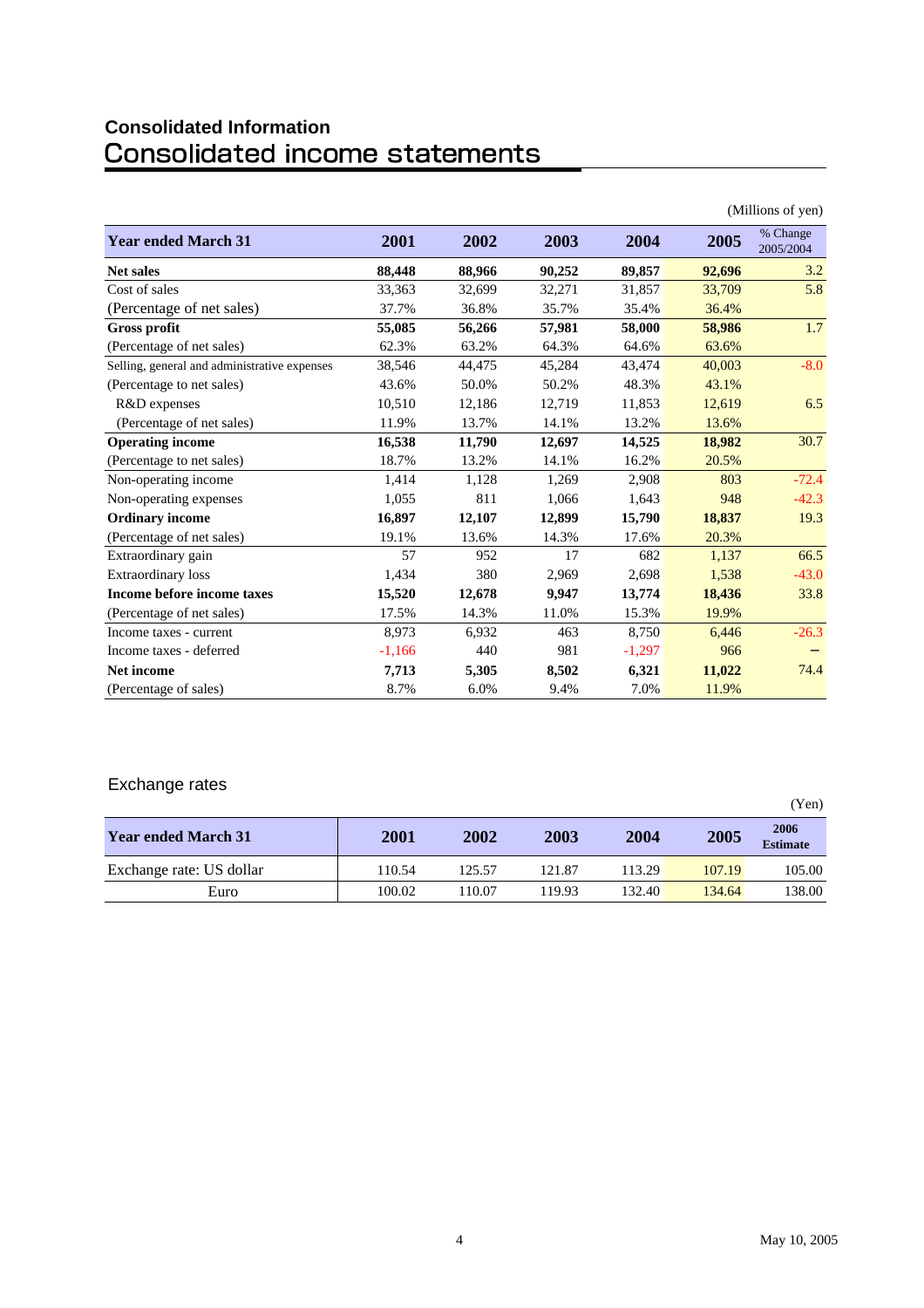#### Major change in income statements

#### Net sales

Prescription pharmaceuticals

#### Domestic:

Sales increased by 6,027 million yen, or 8.5%, from the corresponding period of the previous year since the impact of fixed-rate co-payments of medical expenses for the elderly and increased copayment for insured workers becoming relatively small and the number of patients was returning to the previous year level, moreover the introduced new product and the heavy scattering of pollen at the end of the term contributed to the sales increase despite the impact of reduction of NHI prices in April 2004.

#### Overseas:

Sales decreased by 1,791 million yen, or 19.5%, from corresponding period of the previous year due to the change of sales channel from direct sales to indirect sales via the alliance company and the increase of the distribution stock in the U.S.

#### OTC pharmaceuticals

Sales increased by 605 million yen, or 13.0%, from the corresponding period of the previous year due to the increase of sales of eye-drops for allegy by the heavy scattering of pollen and reduction in trade inventory.

#### Other

Sales decreased by 1,843 million yen, or 43.8%, from the corresponding period of the previous year due to the decrease of contract manufacturing in Japan, the U.S. and Europe, respectively.

| Selling, general and administrative expenses<br>(Millions of yen) |        |        |          |        |          |                       |  |  |
|-------------------------------------------------------------------|--------|--------|----------|--------|----------|-----------------------|--|--|
| <b>Year ended March 31</b>                                        | 2001   | 2002   | 2003     | 2004   | 2005     | % Change<br>2004/2003 |  |  |
| Personnel expenses                                                |        | 0      | $\Omega$ |        | $\theta$ | 0.0                   |  |  |
| Sales promotion expenses                                          | 10.049 | 11.919 | 12.084   | 11.313 | 11.109   | $-1.8$                |  |  |
| Royalty expenses                                                  | 3,366  | 4.014  | 4,253    | 4.201  | 3,057    | $-27.2$               |  |  |
| Advertising expenses                                              | 2.552  | 2.457  | 2.173    | 2.279  | 2,113    | $-7.3$                |  |  |
| R&D expenses                                                      | 1.578  | 2,189  | 2.218    | 1.948  | 1,616    | $-17.0$               |  |  |

| Other income and expenses         |      |      |      |      |          | (Millions of yen)     |
|-----------------------------------|------|------|------|------|----------|-----------------------|
| <b>Year ended March 31</b>        | 2001 | 2002 | 2003 | 2004 | 2005     | % Change<br>2005/2004 |
| Interest and dividend income      |      |      |      |      |          | 0.0                   |
| Interest expenses                 | 578  | 304  | 268  | 239  | 249      | 3.8                   |
| Amortization expenses of goodwill |      |      |      |      | $\Omega$ | 0.0 <sub>1</sub>      |

| Extraordinary gain and loss                                          |          |          |                |          | (Millions of yen) |
|----------------------------------------------------------------------|----------|----------|----------------|----------|-------------------|
| <b>Year ended March 31</b>                                           | 2001     | 2002     | 2003           | 2004     | 2005              |
| Gain on settlement of suit regarding                                 | $\Omega$ | $\Omega$ | $\overline{0}$ | $\Omega$ | $\theta$          |
| <b>Princeton Bonds</b>                                               |          |          |                |          |                   |
| Gain on sale of fixed assets                                         |          | 886      |                |          |                   |
| Gain on sale of investment securities                                |          | 19       | 1              | 5        | 340               |
| Gain and loss on change of retirement<br>benefit scheme              |          | 32       | 15             | 675      | $\theta$          |
| Gain on establishment of retirement                                  |          |          |                |          | 316               |
| benefit trust                                                        |          |          |                |          |                   |
| Gain on prior period adjustment                                      |          |          |                |          | 210               |
| Loss on valuation of investment securities                           |          | 178      | 601            | 200      | 50                |
| Special premium payment incurred<br>upon secession from pension fund |          |          | 2,202          |          |                   |
| Retirement benefit for carrier                                       |          |          |                | 719      |                   |
| development support<br>Loss on discontinued operation of             |          |          |                | 855      |                   |
| affiliates                                                           |          |          |                |          |                   |
| Restructuaring change for U.S. business                              |          |          |                | 386      | 440               |
| Loss on impaiement of fixed assets                                   |          |          |                | 376      | 823               |

**Santen**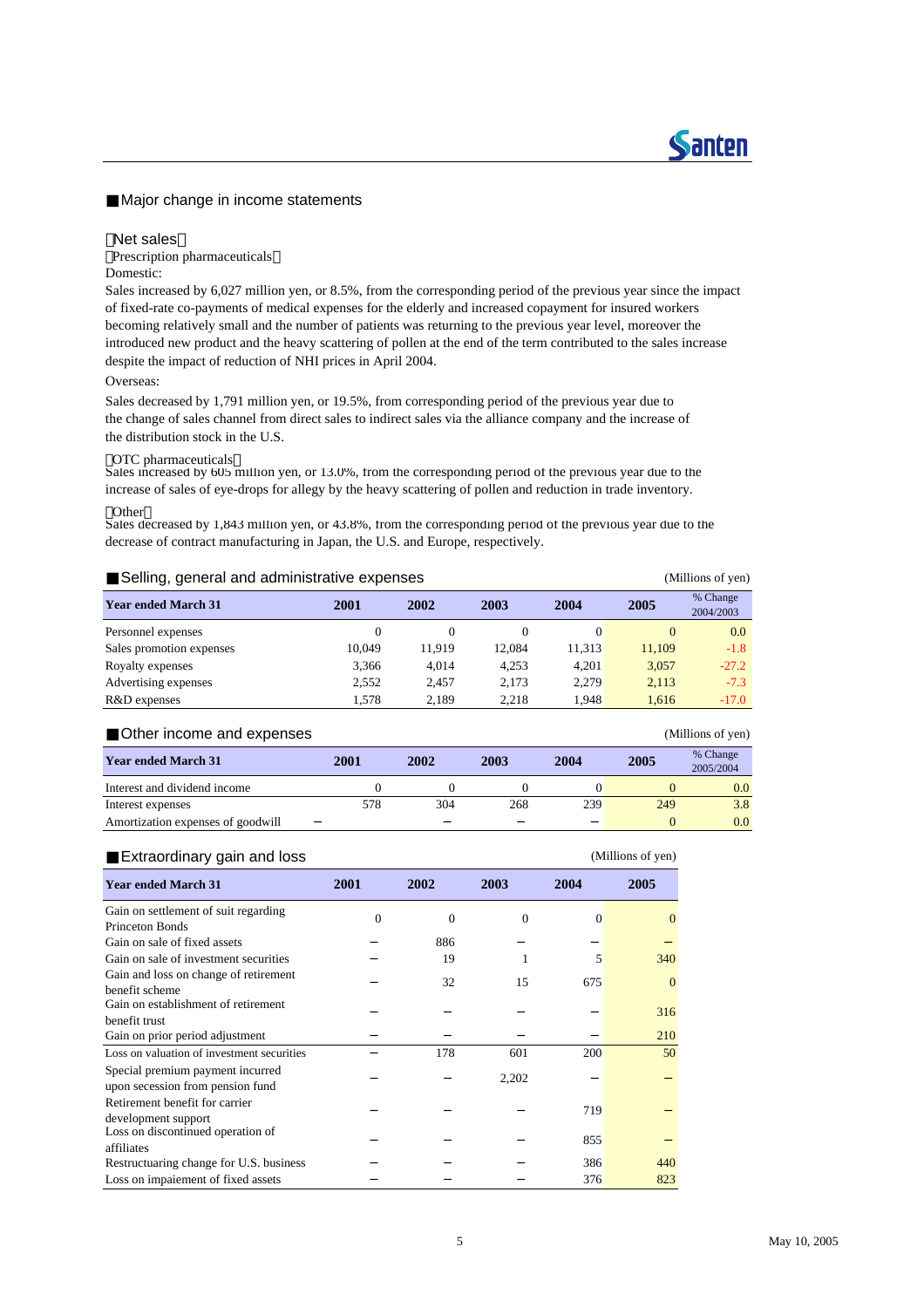### Sales details

#### Sales of major prescription pharmaceuticals

| <b>Therapeutic category</b>        | <b>Generic name/formulation</b>               | <b>Brand name</b>    | <b>Region</b> | Launched  |
|------------------------------------|-----------------------------------------------|----------------------|---------------|-----------|
|                                    |                                               |                      |               |           |
| Bacterial conjunctivitis           | levofloxacin/ophthalmic solution              | Cravit               | Japan         | Apr- $00$ |
|                                    | ofloxacin/ophthalmic solution                 | <b>Tarivid</b>       | Japan         | $Sep-87$  |
|                                    | timolol maleate/ophthalmic solution           | <b>Timoptol</b>      | Japan         | $Sep-81$  |
|                                    | timotol maleate/                              |                      |               | Nov-99    |
| Glaucoma                           | long-acting ophthalmic solution               | <b>Timoptol XE</b>   | Japan         |           |
|                                    | dipivefrine hydrochloride                     | <b>Pivalephrine</b>  | Japan         | Dec-88    |
|                                    | bunazosin hydrochloride                       | <b>Detantol</b>      | Japan         | $Sep-01$  |
|                                    | Isopropyl Unoprostone                         | <b>Rescula</b>       | Japan         | $Oct-04$  |
|                                    | levocabastine hydrochloride/                  |                      |               | $Jan-01$  |
| Allergy                            | ophthalmic solution                           | Livostin             | Japan         |           |
|                                    | pemirolast potassium/ophthalmic solution      | <b>Alegysal</b>      | Japan         | Apr-95    |
| Corneal disease                    | sodium hyaluronate/ophthalmic solution        | <b>Hyalein</b>       | Japan         | $Jun-95$  |
| Inflammation                       | fluorometholone/ophthalmic solution           | <b>Flumetholon</b>   | Japan         | $Oct-75$  |
| Early-stage senile cataract        | pirenoxine/ophthalmic solution                | <b>Kary Uni</b>      | Japan         | $Jul-92$  |
| Adjuvant for ophthalmic operations | sodium hyaluronate/                           |                      |               | Jan- $95$ |
|                                    | adjuvant for ophthalmic operations            | <b>Opegan Hi</b>     | Japan         |           |
| Perfusate/lotion                   | oxiglutatione/ophthalmic perfusate and lotion | <b>BSS Plus</b>      | Japan         | $Jan-92$  |
| Rheumatoid arthritis               | bucillamine/tablet                            | <b>Rimatil</b>       | Japan         | $Sep-87$  |
|                                    | salazosulfapyridine/enteric coated tablet     | <b>Azulfidine EN</b> | Japan         | Dec-95    |
|                                    |                                               |                      |               |           |

Rescula:This product,which was launched in October 1994,is to be sold by Santen Pharmaceutical Co., Ltd. In October 2004.

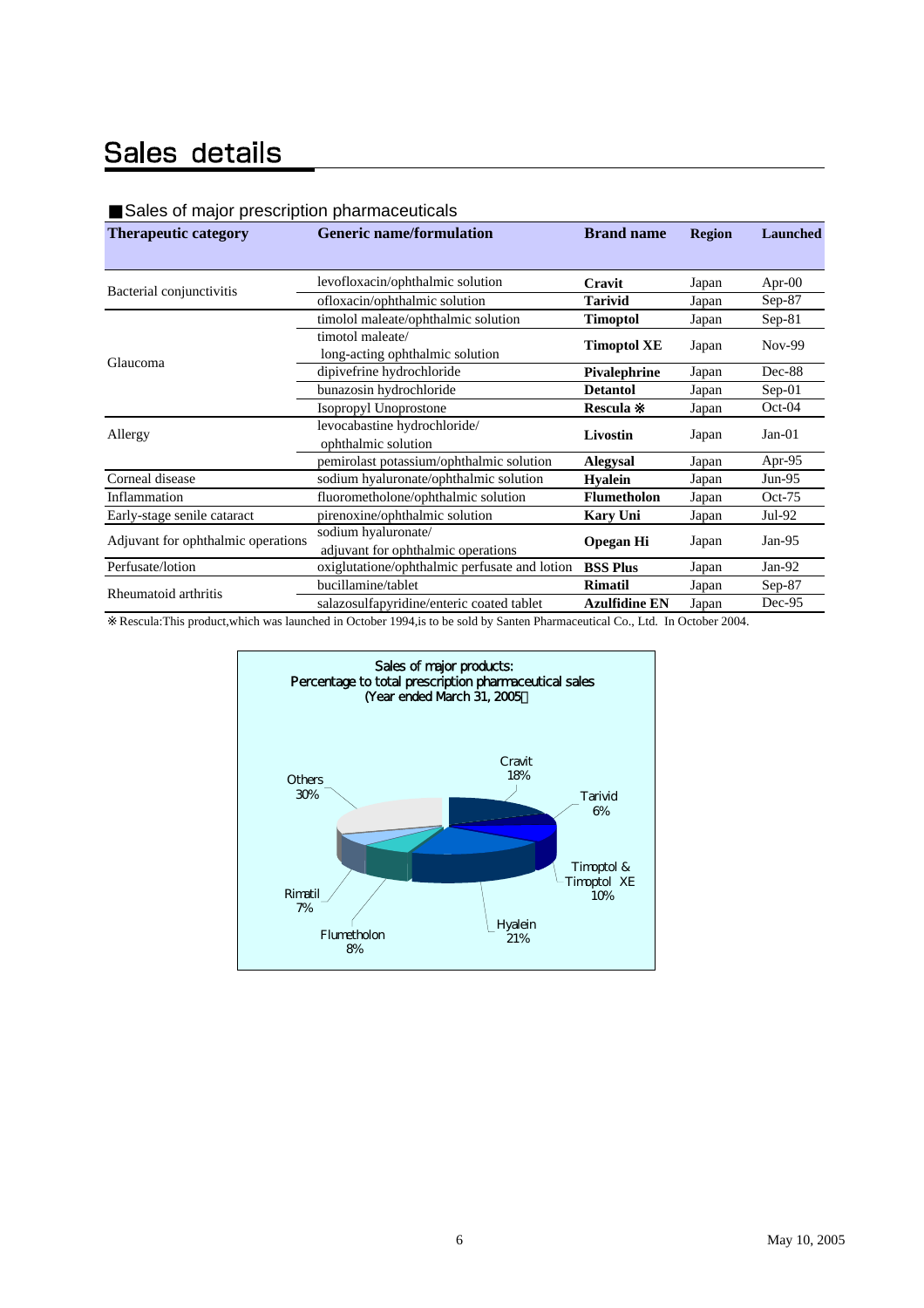

#### (Millions of yen) Year ended March 31 **2001 2002 2003 2004 2005** % Change 2005/2004 **2006 Estimate** % Change<br>2006/2005 **Brand name** 8,543 12,338 12,691 12,957 12,833 -1.0 12,790 -0.3 **Cravit** 11,639 7,184 5,566 4,847 4,429 -8.6 4,330 -2.2 **Tarivid** 6,363 5,745 5,289 4,846 4,415 -8.9 4,410 -0.1 **Timoptol** 1,634 2,145 2,477 2,654 2,837 6.9 2,990 5.4 **Timoptol XE** 1,135 848 628 472 394 -16.7 320 -18.8 **Pivalephrine** 593 1,498 1,917 2,155 12.4 2,380 10.4 **Detantol 2,645** 5,310 100.8 **Rescula** 1,204 2,225 3,028 2,729 4,917 80.2 4,000 -18.6 **Livostin** 1,016 865 848 699 954 36.4 830 -13.0 **Alegysal** 10,758 12,130 13,156 13,893 14,987 7.9 16,520 10.2 **Hyalein** 5,938 5,792 5,234 4,658 5,354 14.9 4,460 -16.7 **Flumetholon** 2,909 3,092 3,326 3,295 3,220 -2.3 3,310 2.8 **Kary Uni** 2,449 2,319 2,305 2,267 2,374 4.7 2,440 2.8 **Opegan Hi** 2,058 2,010 1,505 1,358 1,274 -6.2 1,250 -1.9 **BSS Plus** 4,380 4,685 4,751 4,836 4,881 0.9 4,890 0.2 **Rimatil** 2,349 2,605 2,880 3,132 3,376 7.8 3,510 4.0 **Azulfidine EN** Year ended March 31



Sales for JJVCI (Millions of yen)

|      |      | Year ended March 31 |      |      | Year ended March 31 |                 |           |
|------|------|---------------------|------|------|---------------------|-----------------|-----------|
| 2001 | 2002 | 2003                | 2004 | 2005 | %Change             | 2006            | %Change   |
|      |      |                     |      |      | 2005/2004           | <b>Estimate</b> | 2006/2005 |
|      |      |                     |      | 781  |                     | 690             | $-11.7$   |
|      |      |                     |      |      |                     |                 |           |

\*Prescription opthalmic pharmaceuticals for U.S.A.(Quixin,Betimol and Alamast)changes a sales transfer in February ,2004.

#### 7 May 10, 2005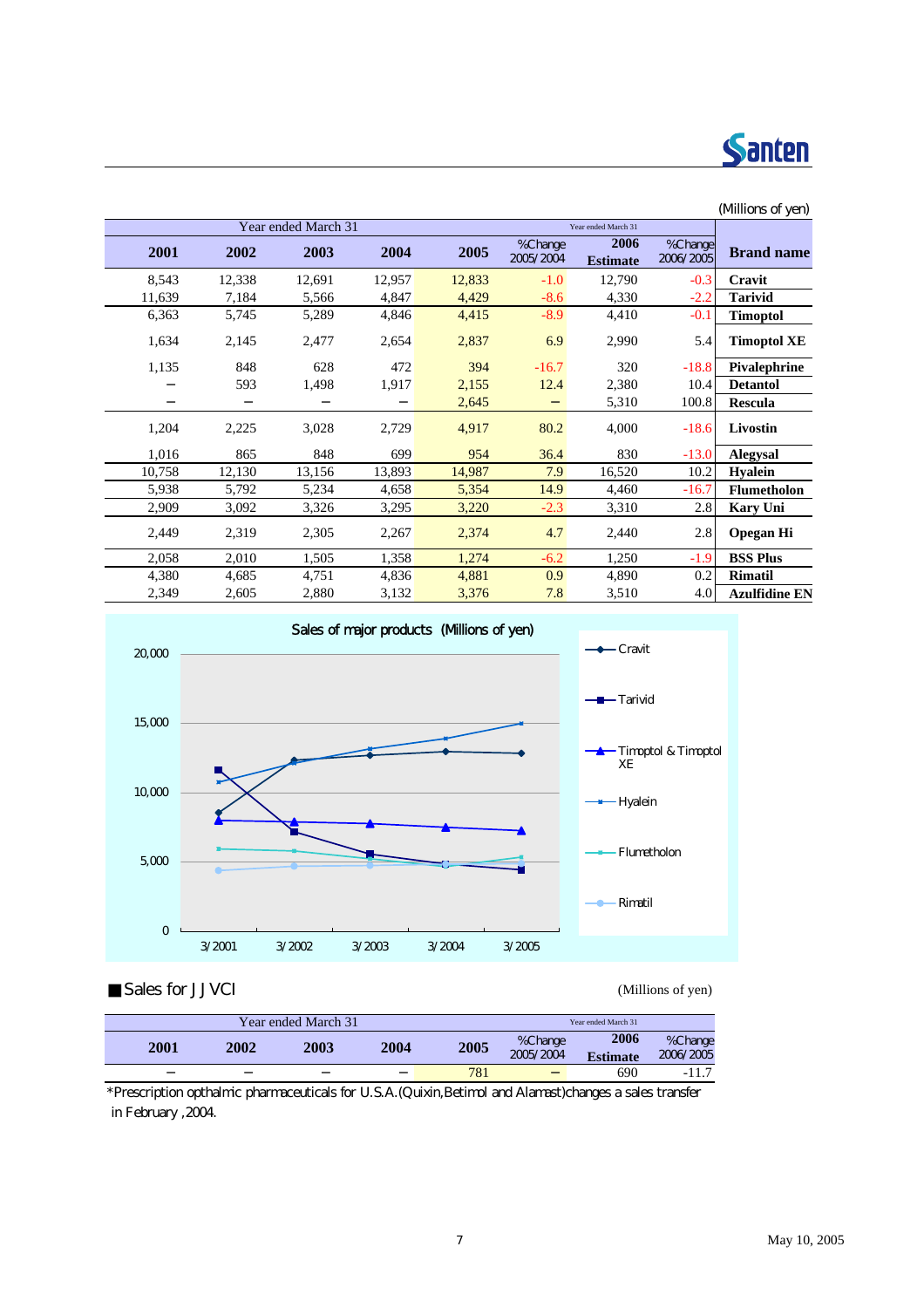## Sales details

| Sales by division                  |        |        |        |        |        | (Millions of yen)     |
|------------------------------------|--------|--------|--------|--------|--------|-----------------------|
| <b>Year ended March 31</b>         | 2001   | 2002   | 2003   | 2004   | 2005   | % Change<br>2005/2004 |
| Prescription pharmaceuticals       | 78.878 | 78.149 | 79.345 | 80,061 | 84,298 | 5.3                   |
| Ophthalmic                         | 71,231 | 70,043 | 71,122 | 71.744 | 75.624 | 5.4                   |
| Anti-rheumatic                     | 6.729  | 7.291  | 7,631  | 7.969  | 8,353  | 4.8                   |
| Other prescription pharmaceuticals | 916    | 814    | 591    | 347    | 319    | $-7.9$                |
| OTC pharmaceuticals                | 5,225  | 6.592  | 5.656  | 4.672  | 5.277  | 13.0                  |
| Medical devices                    | 1,144  | 916    | 918    | 914    | 754    | $-17.5$               |
| Others                             | 3.170  | 3,308  | 4.332  | 4,209  | 2.366  | $-43.8$               |
| Total net sales                    | 88.448 | 88.966 | 90,252 | 89.857 | 92,696 | 3.2                   |

| [Domestic]                         |        |        |        |        |        | (Millions of yen)     |
|------------------------------------|--------|--------|--------|--------|--------|-----------------------|
| <b>Year ended March 31</b>         | 2001   | 2002   | 2003   | 2004   | 2005   | % Change<br>2005/2004 |
| Prescription pharmaceuticals       | 75.435 | 72,270 | 72,010 | 70,868 | 76,895 | 8.5                   |
| Ophthalmic                         | 67,919 | 64.425 | 64,009 | 62.717 | 68,383 | 9.0                   |
| Anti-rheumatic                     | 6.661  | 7.156  | 7.537  | 7.862  | 8.244  | 4.9                   |
| Other prescription pharmaceuticals | 853    | 688    | 463    | 288    | 267    | $-7.3$                |
| OTC pharmaceuticals                | 5.207  | 6.555  | 5.623  | 4.657  | 5.260  | 13.0                  |
| Medical devices                    | 1.143  | 839    | 853    | 877    | 726    | $-17.2$               |
| Others                             | 966    | 982    | 1.245  | 1.073  | 562    | $-47.6$               |
| Total net sales                    | 82.753 | 80.647 | 79.732 | 77.477 | 83,446 | 7.7                   |
| Percentage of total net sales)     | 93.6%  | 90.7%  | 88.3%  | 86.2%  | 90.0%  |                       |

| <b>Year ended March 31</b>         | 2001  | 2002  | 2003   | 2004   | 2005  | % Change<br>2005/2004 |
|------------------------------------|-------|-------|--------|--------|-------|-----------------------|
| Prescription pharmaceuticals       | 3.443 | 5,878 | 7,335  | 9,193  | 7,402 | $-19.5$               |
| Ophthalmic                         | 3,312 | 5,617 | 7,112  | 9.027  | 7.241 | $-19.8$               |
| Anti-rheumatic                     | 67    | 134   | 94     | 106    | 108   | 2.3                   |
| Other prescription pharmaceuticals | 63    | 126   | 128    | 58     | 52    | $-11.0$               |
| OTC drugs                          | 47    | 36    | 32     | 14     | 16    | 12.9                  |
| Medical devices                    |       | 76    | 65     | 37     | 27    | $-25.9$               |
| Others                             | 2.204 | 2,325 | 3,086  | 3,135  | 1,803 | $-42.5$               |
| Total overseas sales               | 5.695 | 8.318 | 10.519 | 12.380 | 9.250 | $-25.3$               |
| (Percentage of total net sales)    | 6.4%  | 9.3%  | 11.7%  | 13.8%  | 10.0% |                       |

#### [Overseas] (Millions of yen)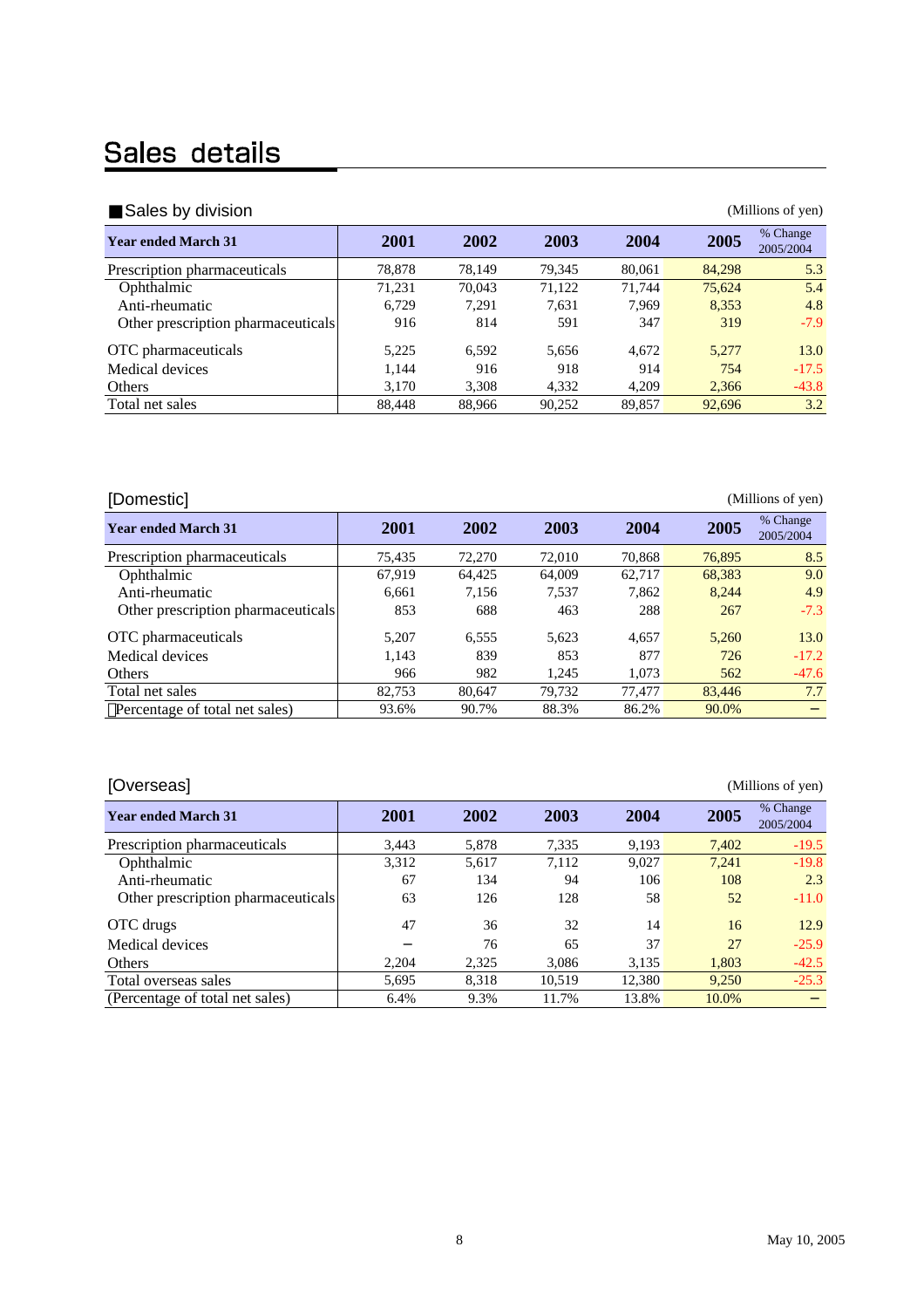### Breakdown by geographic segment



|                                             | <b>Year ended March 31</b>    | 2001        |       | 2002         |      | 2003        |       | 2004        |       | 2005         |      |
|---------------------------------------------|-------------------------------|-------------|-------|--------------|------|-------------|-------|-------------|-------|--------------|------|
|                                             |                               | Million yen | $\%$  | Million yen  | $\%$ | Million yen | $\%$  | Million yen | $\%$  | Million yen  | %    |
|                                             | Japan                         | 84,138      | 95.1  | 82,623       | 92.9 | 81,857      | 90.7  | 79,338      | 88.3  | 85,837       | 92.6 |
| Net sales by                                | Europe                        | 3,016       | 3.4   | 4,844        | 5.4  | 6,642       | 7.4   | 8,848       | 9.8   | 6,374        | 6.9  |
| geographic segment                          | Others                        | 1,293       | 1.5   | 1,497        | 1.7  | 1,752       | 1.9   | 1,671       | 1.9   | 484          | 0.5  |
|                                             | Total                         | 88,448      | 100.0 | 88,966 100.0 |      | 90,252      | 100.0 | 89,857      | 100.0 | 92,696 100.0 |      |
|                                             | Japan                         | 59,951      |       | 64,263       |      | 61,865      |       | 60,004      |       | 64,216       |      |
|                                             | Europe                        | 6,187       |       | 9,327        |      | 11,442      |       | 12,603      |       | 8,148        |      |
|                                             | Others                        | 5,848       |       | 9,385        |      | 10,482      |       | 8,255       |       | 3,798        |      |
|                                             | Total                         | 71,987      |       | 82,976       |      | 83,790      |       | 80,863      |       | 76,162       |      |
| Operating expenses by<br>geographic segment | Corporate and<br>eliminations | $-77$       |       | $-5,800$     |      | $-6,234$    |       | $-5,531$    |       | $-2,448$     |      |
|                                             | Consolidated total            | 71,910      |       | 77,175       |      | 77,555      |       | 75,332      |       | 73,713       |      |
|                                             | Japan                         | 24,482      |       | 18,879       |      | 20,652      |       | 20,351      |       | 22,169       |      |
|                                             | Europe                        | $-2,307$    |       | $-3,384$     |      | $-3,816$    |       | $-2,599$    |       | $-149$       |      |
|                                             | Others                        | 45          |       | $-473$       |      | $-1,082$    |       | $-548$      |       | $-743$       |      |
|                                             | Total                         | 22,220      |       | 15,021       |      | 15,753      |       | 17,204      |       | 21,276       |      |
| Operating income by<br>geographic segment   | Corporate and<br>eliminations | $-5,681$    |       | $-3,230$     |      | $-3,056$    |       | $-2,678$    |       | $-2,294$     |      |
|                                             | Consolidated total            | 16,538      |       | 11,790       |      | 12,697      |       | 14,525      |       | 18,982       |      |

#### Breakdown by geographic segment

Europe: Finland, Germany and Sweden

Other: U.S.A., Taiwan and Korea

**Note:** Sales of prescription ophthalmics in the U.S.A. are included in sales in Europe.

#### Overseas sales

| <b>Year ended March 31</b> | 2001        |      |             | 2002<br>2003 |             |       | 2004         | 2005 |             |      |
|----------------------------|-------------|------|-------------|--------------|-------------|-------|--------------|------|-------------|------|
|                            | Million yen | $\%$ | Million yen | %            | Million yen | %     | Million yen  | $\%$ | Million yen | $\%$ |
| Europe                     | 2.252       | 39.5 | 3.009       | 36.2         | 3.505       | 33.3  | 4.370        | 35.3 | 4.794       | 51.8 |
| North America              | 2.206       | 38.8 | 3.499       | 42.1         | 4.649       | 44.2  | 5.813        | 47.0 | 1.703       | 18.4 |
| Others                     | 1.237       | 21.7 | 1.809       | 21.7         | 2.364       | 22.5  | 2.196        | 17.7 | 2,752 29.8  |      |
| Total                      | 5.695 100.0 |      | 8.318 100.0 |              | 10.519      | 100.0 | 12,380 100.0 |      | 9.250 100.0 |      |

Europe: Russia,Finland, Sweden, Germany and Norway

North America: U.S.A. and Canada

Other: Asian countries

**Note:** Overseas sales represent sales generated in countries or regions other than Japan by Santen Pharmaceutical Co., Ltd. and its subsidiaries.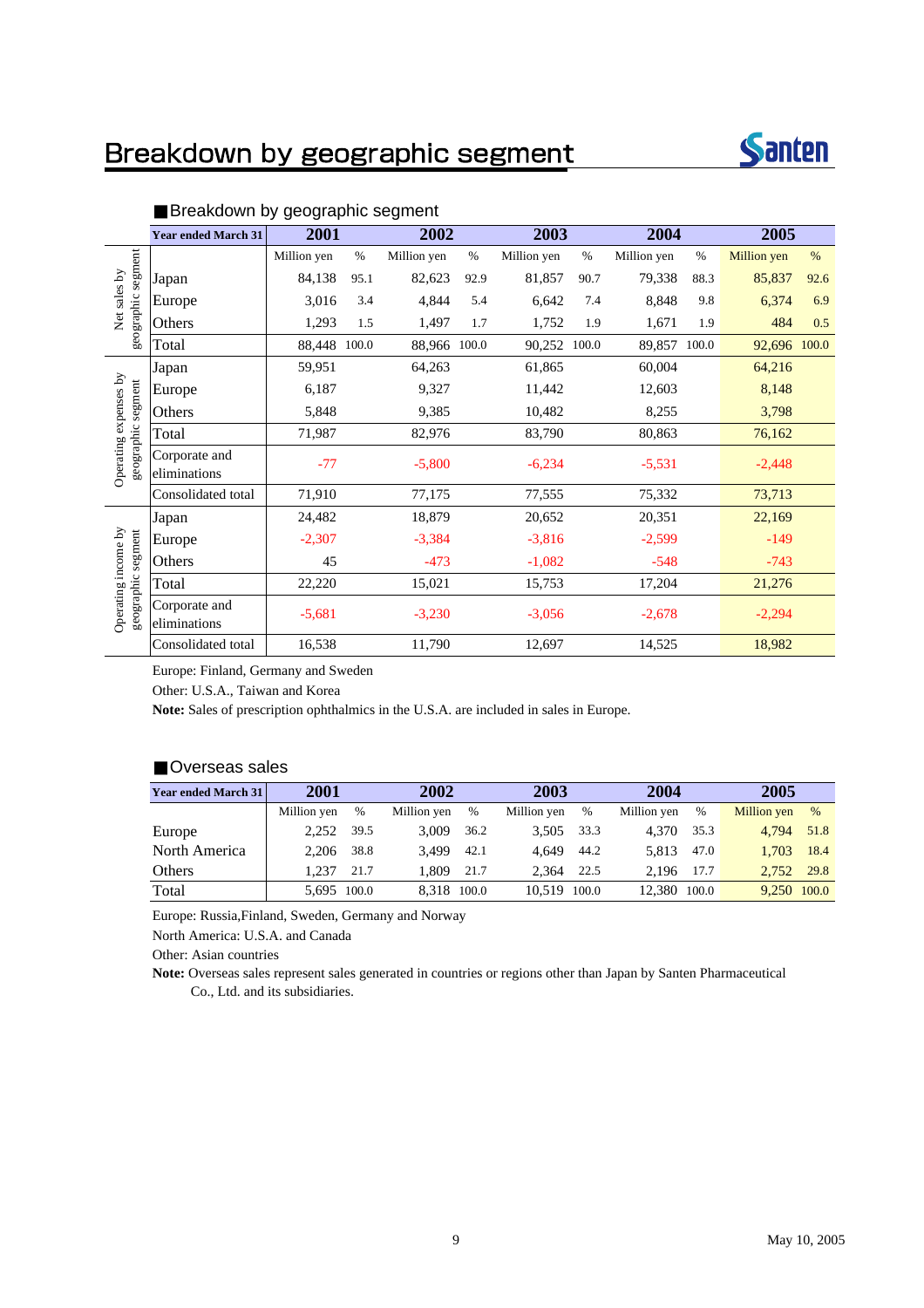### **Consolidated balance sheets**

| Assets                                      |                |               |               |      |               |               |               |               | (Millions of yen) |      |
|---------------------------------------------|----------------|---------------|---------------|------|---------------|---------------|---------------|---------------|-------------------|------|
| <b>March 31</b>                             | 2001           |               | 2002          |      | 2003          |               | 2004          |               | 2005              |      |
|                                             |                | $\frac{0}{0}$ |               | $\%$ |               | $\frac{0}{0}$ |               | $\frac{9}{6}$ |                   | $\%$ |
| <b>Current assets</b>                       | 88,025         | 57.4          | 86,064        | 56.6 | 83,431        | 56.7          | 91,230        | 60.7          | 82,735            | 59.1 |
| Cash and deposits                           | 27,293         |               | 24,185        |      | 23,136        |               | 33,629        |               | 23,948            |      |
| Notes receivable and accounts<br>receivable | 40,921         |               | 39,415        |      | 32,516        |               | 32,456        |               | 35,625            |      |
| Marketable securities                       | 3,189          |               | 4,131         |      | 7,771         |               | 9,303         |               | 9,046             |      |
| Inventories                                 | 11,986         |               | 12,371        |      | 11,684        |               | 10,393        |               | 9,826             |      |
| Deferred tax assets                         | 2,412          |               | 1,870         |      | 1,201         |               | 2,255         |               | 1,625             |      |
| Other current assets                        | 2,316          |               | 4,157         |      | 7,262         |               | 3,448         |               | 2,681             |      |
| Allowance for doubtful receivables          | $-94$          |               | $-67$         |      | $-141$        |               | $-256$        |               | $-18$             |      |
| <b>Fixed assets</b>                         | 65,215         | 42.6          | 66,038        | 43.4 | 63,716        | 43.3          | 59,006        | 39.3          | 57,244            | 40.9 |
| Tangible assets                             | 36,683         | 24.0          | 42,159        | 27.7 | 40,850        | 27.8          | 37,237        | 24.8          | 32,676            | 23.3 |
| Buildings and structures                    | 19,789         |               | 18,562        |      | 20,351        |               | 20,577        |               | 18,826            |      |
| Machinery, equipment and<br>vehicles        | 1,644          |               | 1,926         |      | 1,958         |               | 1,882         |               | 2,114             |      |
| Land                                        | 10,988         |               | 11,009        |      | 10,990        |               | 10,645        |               | 9,486             |      |
| Construction in progress                    | 1,750          |               | 8,200         |      | 4,966         |               | 1,750         |               | 181               |      |
| Other tangible assets                       | 2,511          |               | 2,460         |      | 2,582         |               | 2,382         |               | 2,067             |      |
| Intangible assets                           | 4,781          | 3.1           | 5,164         | 3.4  | 4,781         | 3.2           | 4,000         | 2.7           | 3,318             | 2.4  |
| Goodwill                                    | 1,556          |               | 2,260         |      | 1,598         |               | 1,323         |               | 1,015             |      |
| Softwear                                    | 721            |               | 992           |      | 911           |               | 1,207         |               | 1,182             |      |
| Consolidation adjustments                   |                |               | 17            |      | 13            |               | 10            |               | 6                 |      |
| Other intangible assets                     | 2,504          |               | 1,893         |      | 2,256         |               | 1,458         |               | 1,113             |      |
| Investments and other assets                | 23.750         | 15.5          | 18,715        | 12.3 | 18.085        | 12.3          | 17,769        | 11.8          | 21,250            | 15.2 |
| Investment securities                       | 13,237         |               | 9,821         |      | 9,945         |               | 11,482        |               | 14,313            |      |
| Long-term deferred tax assets               | 1,826          |               | 2,515         |      | 2,331         |               | 1,814         |               | 1,051             |      |
| Others                                      | 8,687          |               | 6.392         |      | 5,808         |               | 4.476         |               | 5,885             |      |
| Allowance for doubtful receivables          | $-0$           |               | $-13$         |      | $-0$          |               | $-3$          |               |                   |      |
|                                             |                |               |               |      |               |               |               |               |                   |      |
| <b>Deferred assets</b>                      | $\overline{2}$ |               |               |      |               | 0.0           |               |               |                   | 0.0  |
| <b>Total assets</b>                         | 153,242 100.0  |               | 152,103 100.0 |      | 147,147 100.0 |               | 150,237 100.0 |               | 139,979 100.0     |      |

#### Major variances between March 31, 2004 and March 31, 2005

**Cash and deposits :**

Decreased due to the increase in the payment of income taxes, the repayment of long-term debt ahead of schedule, and the contribution to retirement benefit trust, despite the increase in income before income taxes.

|                                  | Notes receivable and accounts Due to the increase of sales.                                    |
|----------------------------------|------------------------------------------------------------------------------------------------|
| receivable:                      |                                                                                                |
| Land:                            | Decreased due to the sales.                                                                    |
| <b>Construction in progress:</b> | Decreased due to the transfer of plant manufacturing facilities (1,080 million yen) to leasing |
|                                  | contract.                                                                                      |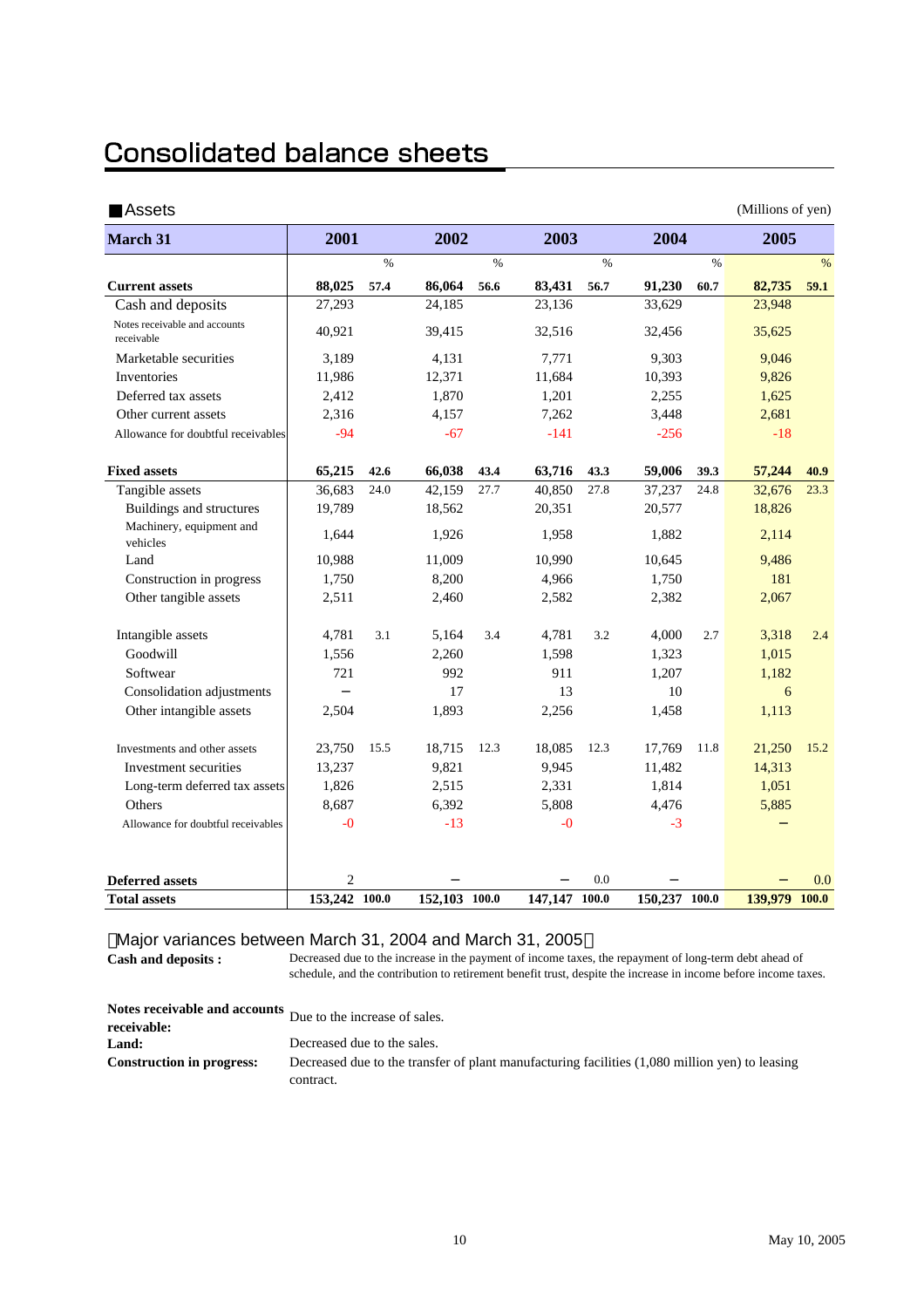

(Millions of yen)

| <b>March 31</b>                                               | 2001          |      | 2002          |      | 2003          |      | 2004          |      | 2005          |      |
|---------------------------------------------------------------|---------------|------|---------------|------|---------------|------|---------------|------|---------------|------|
|                                                               |               | %    |               | %    |               | $\%$ |               | %    |               | $\%$ |
| <b>Current liabilities</b>                                    | 27,340        | 17.8 | 26,334        | 17.3 | 39,637        | 26.9 | 27,153        | 18.1 | 22,223        | 15.9 |
| Trade accounts payable                                        | 6,900         |      | 4,798         |      | 5,476         |      | 5,039         |      | 6,122         |      |
| Current portion of convertible bonds                          |               |      |               |      | 19,945        |      |               |      |               |      |
| Current portion of long-term debt                             | 629           |      | 1,417         |      | 416           |      | 416           |      | 269           |      |
| Other payables                                                | 10,784        |      | 11,754        |      | 9,117         |      | 8,853         |      | 8,577         |      |
| Income taxes payable                                          | 4,640         |      | 3,428         |      | $\mathbf{1}$  |      | 8,132         |      | 3,413         |      |
| Consumption taxes payable                                     | 582           |      | 484           |      | 283           |      | 566           |      | 475           |      |
| Reserve for bonuses                                           | 2,088         |      | 2,311         |      | 2,432         |      | 2,228         |      | 2,481         |      |
| Other reserves                                                | 1,157         |      | 1,067         |      | 741           |      | 650           |      | 199           |      |
| Other current liabilities                                     | 556           |      | 1,071         |      | 1,222         |      | 1,265         |      | 682           |      |
| <b>Noncurrent liabilities</b>                                 | 31,068        | 20.3 | 30,668        | 20.2 | 10,384        | 7.1  | 19,584        | 13.0 | 9,517         | 6.8  |
| Convertible bonds                                             | 19,945        |      | 19,945        |      |               |      |               |      |               |      |
| Long-term debt                                                | 4,518         |      | 3,103         |      | 2,686         |      | 12,270        |      | 6,614         |      |
| Other payables - long-term                                    | 30            |      |               |      | 86            |      | 84            |      | 636           |      |
| Reserve for retirement benefits                               |               |      |               |      |               |      |               |      |               |      |
| Reserve for retirement benefits                               | 5,058         |      | 5,156         |      | 5,288         |      | 5,331         |      | 1,455         |      |
| Reserve for retirement benefits<br>for directors and auditors | 246           |      | 444           |      | 465           |      | 441           |      | 402           |      |
| Deffered tax liabilities                                      | 38            |      | 34            |      | 32            |      | 26            |      | 23            |      |
| Other                                                         | 1,230         |      | 1,983         |      | 1,825         |      | 1,429         |      | 384           |      |
| <b>Total liabilities</b>                                      | 58,408        | 38.1 | 57,002        | 37.5 | 50,021        | 34.0 | 46,737        | 31.1 | 31,740        | 22.7 |
|                                                               |               |      |               |      |               |      |               |      |               |      |
| Common stock                                                  | 6,205         |      | 6,214         |      | 6,214         |      | 6,214         |      | 6,247         |      |
| Capital surplus reserves                                      | 6,900         |      | 6,908         |      | 6,908         |      | 6,908         |      | 6,942         |      |
| Appropriated retained earnings                                | 83,735        |      | 83,892        |      | 90,551        |      | 91,844        |      | 95,901        |      |
| Unrealized holding gains<br>on securities                     | 1,289         |      | 474           |      | 293           |      | 1,426         |      | 2,048         |      |
| Foreign currency<br>translation adjustments                   | $-3,255$      |      | $-2,382$      |      | $-3,566$      |      | $-2,853$      |      | $-2,826$      |      |
| Treasury stock                                                | $-41$         |      | $-5$          |      | $-3,276$      |      | $-40$         |      | $-74$         |      |
| <b>Total shareholders' equity</b>                             | 94,834        | 61.9 | 95,101        | 62.5 | 97,125        | 66.0 | 103,499       | 68.9 | 108,239       | 77.3 |
| <b>Total liabilities and</b><br>shareholders' equity          | 153,242 100.0 |      | 152,103 100.0 |      | 147,147 100.0 |      | 150,237 100.0 |      | 139,979 100.0 |      |

Major variances between March 31, 2004 and March 31, 2005

**Trade accounts payable:** Due to the increase in purchase of merchandises mainly.

| Income taxes payable:                      | Due to the lower payment of income taxes in November, 2003 and the increase in unpaid balance<br>of tax in March, 2004. |
|--------------------------------------------|-------------------------------------------------------------------------------------------------------------------------|
| Long-term debt:                            | Decreased due to the repayment of syndicated loans (5,000 million yen) ahead of schedule and<br>other loans.            |
| <b>Reserve for retirement</b><br>benefits: | Decreased due to the establishment of retirement benefit trust (3,502 million yen).                                     |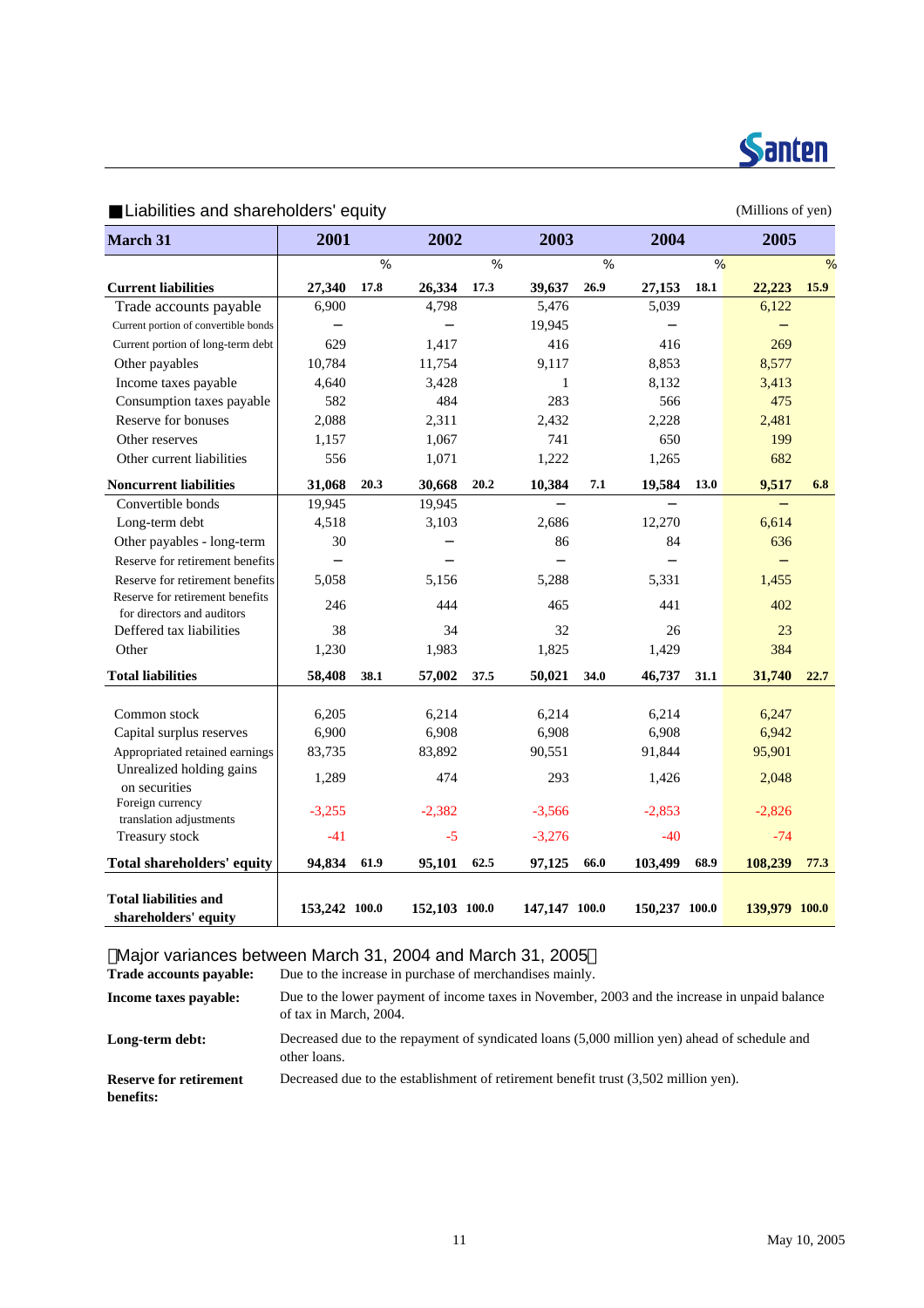### Consolidated statements of cash flows

|                                                        |          |                         |          |                | (Millions of yen) |
|--------------------------------------------------------|----------|-------------------------|----------|----------------|-------------------|
| Year ended March 31                                    | 2001     | 2002                    | 2003     | 2004           | 2005              |
| . Cash flows from operating activities:                |          |                         |          |                |                   |
| Income before income taxes                             | 15,520   | 12,678                  | 9,947    | 13,774         | 18,436            |
| Depreciation and amortization                          | 5,683    | 5,333                   | 4,311    | 4,521          | 4,749             |
| Increase/decrease in allowance for retirement and      | $-330$   | 97                      | 132      | 43             | $-2,550$          |
| severance benefits                                     |          |                         |          |                |                   |
| Interest and dividends income                          | $-579$   | $-304$                  | $-268$   | $-239$         | $-249$            |
| Insurance due date amount receivables                  |          |                         |          | $-1,712$       | $-114$            |
| Interest expenses                                      | 430      | 465                     | 480      | 365            | 182               |
| Increase/decrease in trade receivables                 | $-8.372$ | 1,804                   | 6,965    | $-315$         | $-3,082$          |
| Increase/decrease in inventories                       | $-765$   | $-183$                  | 647      | 1,342          | 594               |
| Increase/decrease in trade accounts payable            | 1,812    | $-2,137$                | 660      | $-440$         | 1,065             |
| Other, net                                             | 1,525    | $-2,509$                | $-753$   | 1,422          | $-1,439$          |
| Subtotal                                               | 14,928   | 15,244                  | 22,122   | 18,761         | 17,592            |
| Interest and divideds income received                  | 529      | 227                     | 140      | 232            | 246               |
| Interest expenses paid                                 | $-406$   | $-464$                  | $-458$   | $-328$         | $-183$            |
| Proceeds from insurance due date amount receivables    |          |                         |          | 3,003          | 198               |
| Income taxes paid                                      | $-8,219$ | $-8,065$                | $-5,996$ | $-453$         | $-11,235$         |
| Income taxes received                                  |          |                         |          | 1,980          |                   |
| Net cash provided by operating activities              | 6,831    | 6,941                   | 15,807   | 23,196         | 6,619             |
| . Cash flows from investing activities:                |          |                         |          |                |                   |
| Increase in fixed deposits                             | $-2,418$ | $-2,840$                | $-1,251$ | $-622$         | $-1,548$          |
| Decrease in fixed deposits                             | 1,603    | 1,697                   | 1,810    | 915            | 2,904             |
| Payments for acquisition of marketable securities      | $-1,002$ | $-0$                    | $-4,000$ | $-6,399$       | $-4,499$          |
| Proceeds from sale of marketable securities            | 2,263    | 200                     | 3,043    | 10,604         | 4,817             |
| Payments for acquisition of fixed assets               | $-4,942$ | $-6,585$                | $-7,045$ | $-3,225$       | $-4,906$          |
| Proceeds from sale of fixed assets                     |          |                         |          | 3,770          | 2,488             |
| Payments for investments in securities                 | $-707$   | $-267$                  | $-3,703$ | $-510$         | $-3,229$          |
| Proceeds from investments in securities                | 1,976    | 856                     | 472      | 1,073          | 1,059             |
| Payment for acquisition of shares of subsidiaries due  |          |                         |          |                |                   |
| to change in consolidation                             |          | $-537$                  |          |                |                   |
| Other, net                                             | 56       | 1,101                   | 723      | $-359$         | 7                 |
| Net cash provided by investing activities              | $-3,172$ | $-6,373$                | $-9,951$ | 5,246          | $-2,907$          |
|                                                        |          |                         |          |                |                   |
| . Cash flows from financing activities:                |          |                         |          |                |                   |
| Increase in long-term debt                             |          |                         |          | 10.000         |                   |
| Repayment of long-term debt                            | $-654$   | $-624$                  | $-1,420$ | $-416$         | $-5,804$          |
| Repayment of Convertible Bonds                         |          |                         |          | $-19,945$      |                   |
| Parchases of treasury stock                            | $-5,293$ | $-3,313$                | $-3,273$ | $-3$           | $-2,582$          |
| Proceeds from sale of treasury stock                   | 212      | 90                      |          | $\overline{0}$ | $\mathbf{0}$      |
| Cash dividens paid                                     | $-1,520$ | $-1,854$                | $-1,812$ | $-1,758$       | $-4,393$          |
| Other, net                                             | 62       | 17                      |          |                | 68                |
| Net cash provided by finacing activities               | $-7,192$ | $-5,683$                | $-6,507$ | $-12,122$      | $-12,711$         |
| . Effect of exchange rate changes on cash              | 360      | 176                     | 84       | 49             | $-42$             |
| and cash equivalents                                   |          |                         |          |                |                   |
| V. Net increase/decrease in cash and cash equivalents  | $-3,172$ | $-4,939$                | $-566$   | 16,369         | $-9,042$          |
| VI. Cash and cash equivalents, beginning of year       | 33,727   | 30,555                  | 25,619   | 25,053         | 41,422            |
| VII. Effect from consolidating subsidiaries previously |          | $\overline{\mathbf{4}}$ |          |                |                   |
| unconsolidated on cash and cash equivalents            |          |                         |          |                |                   |
| VIII. Cash and cash equivalents, end of year           | 30,555   | 25,619                  | 25,053   | 41,422         | 32,380            |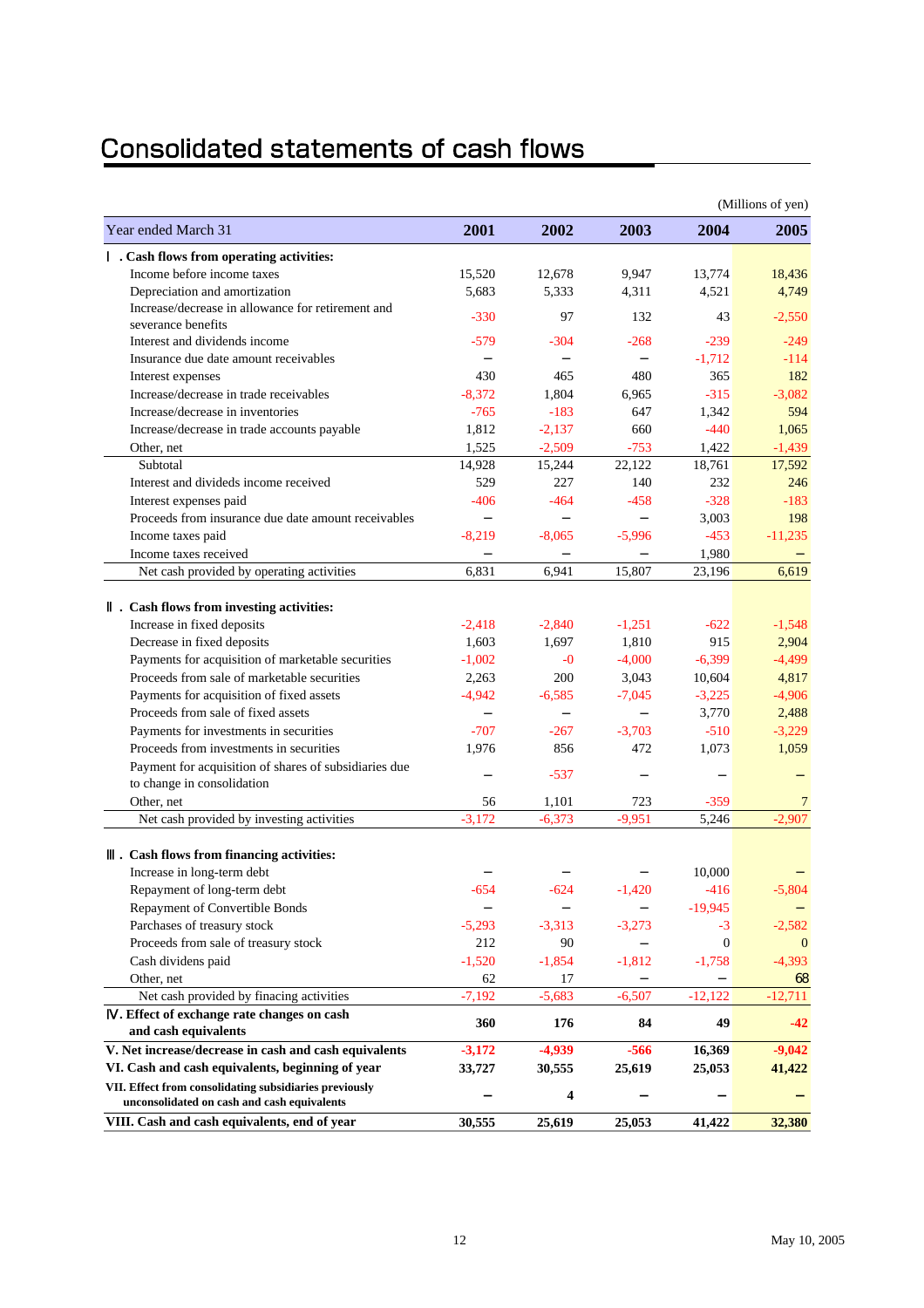## Capital expenditures and number of employees



| Capital expenditures*<br>(Millions of yen) |       |       |       |       |       |                         |  |
|--------------------------------------------|-------|-------|-------|-------|-------|-------------------------|--|
| <b>Year ended March 31</b>                 | 2001  | 2002  | 2003  | 2004  | 2005  | 2006<br><b>Estimate</b> |  |
| Consolidated                               | 3.039 | 8.516 | 4.134 | 2.871 | 1.674 | 1.870                   |  |
| Non-consolidated                           | 2.396 | 7.507 | 3.820 | 2.291 | 1.178 | 1.380                   |  |

\*Includes investment in manufacturing facilities to be spent on a lease contract basis.

#### **Major items**

Remodeling of existing production facilities Replacing of machinery for research and development

| Depreciation and amortization<br>(Millions of yen) |       |       |       |       |       |                         |  |  |
|----------------------------------------------------|-------|-------|-------|-------|-------|-------------------------|--|--|
| <b>Year ended March 31</b>                         | 2001  | 2002  | 2003  | 2004  | 2005  | 2006<br><b>Estimate</b> |  |  |
| Manufacturing cost                                 | 2.009 | 1,783 | 1.549 | 1,626 | 1,613 | 1,620                   |  |  |
| Selling, general and<br>administrative expense     | 791   | 829   | 699   | 746   | 740   | 750                     |  |  |
| R&D expenses                                       | 1,345 | 1,190 | 1.224 | 1,499 | 1,312 | 1,250                   |  |  |
| Others                                             | 189   | 34    | 164   | 40    | 30    | $\Omega$                |  |  |
| Consolidated                                       | 4,336 | 3,837 | 3,638 | 3.914 | 3.696 | 3,620                   |  |  |
| Non-consolidated                                   | 3,961 | 3.347 | 2.967 | 3.219 | 3.005 | 2.970                   |  |  |

| (Millions of yen)<br>Lease expenses |       |       |      |      |       |                         |  |  |
|-------------------------------------|-------|-------|------|------|-------|-------------------------|--|--|
| <b>Year ended March 31</b>          | 2001  | 2002  | 2003 | 2004 | 2005  | 2006<br><b>Estimate</b> |  |  |
| Consolidated total                  | 2.302 | 1.879 | 675  | 784  | 1.012 | 1,150                   |  |  |
| Manufacturing cost                  | 2.232 | 1.817 | 588  | 656  | 891   | 1.020                   |  |  |
| Non-consolidated                    | 2,302 | 1.879 | 675  | 784  | 1.012 | 1,150                   |  |  |

#### Number of employees

| <b>Year ended March 31</b> | 2001  | 2002  | 2003  | 2004  | 2005  |  |
|----------------------------|-------|-------|-------|-------|-------|--|
| Consolidated               | 2,167 | 2,463 | 2,500 | 2,335 | 2,308 |  |
| sales division             | 782   | 884   | 862   | 771   | 790   |  |
| production division        | 783   | 878   | 909   | 883   | 827   |  |
| R&D division               | 404   | 479   | 485   | 455   | 460   |  |
| corporate or back-office   | 198   | 222.  | 244   | 226   | 231   |  |
| division                   |       |       |       |       |       |  |
| Non-consolidated           | 1.592 | 1.702 | 1.740 | 1.694 | 1.691 |  |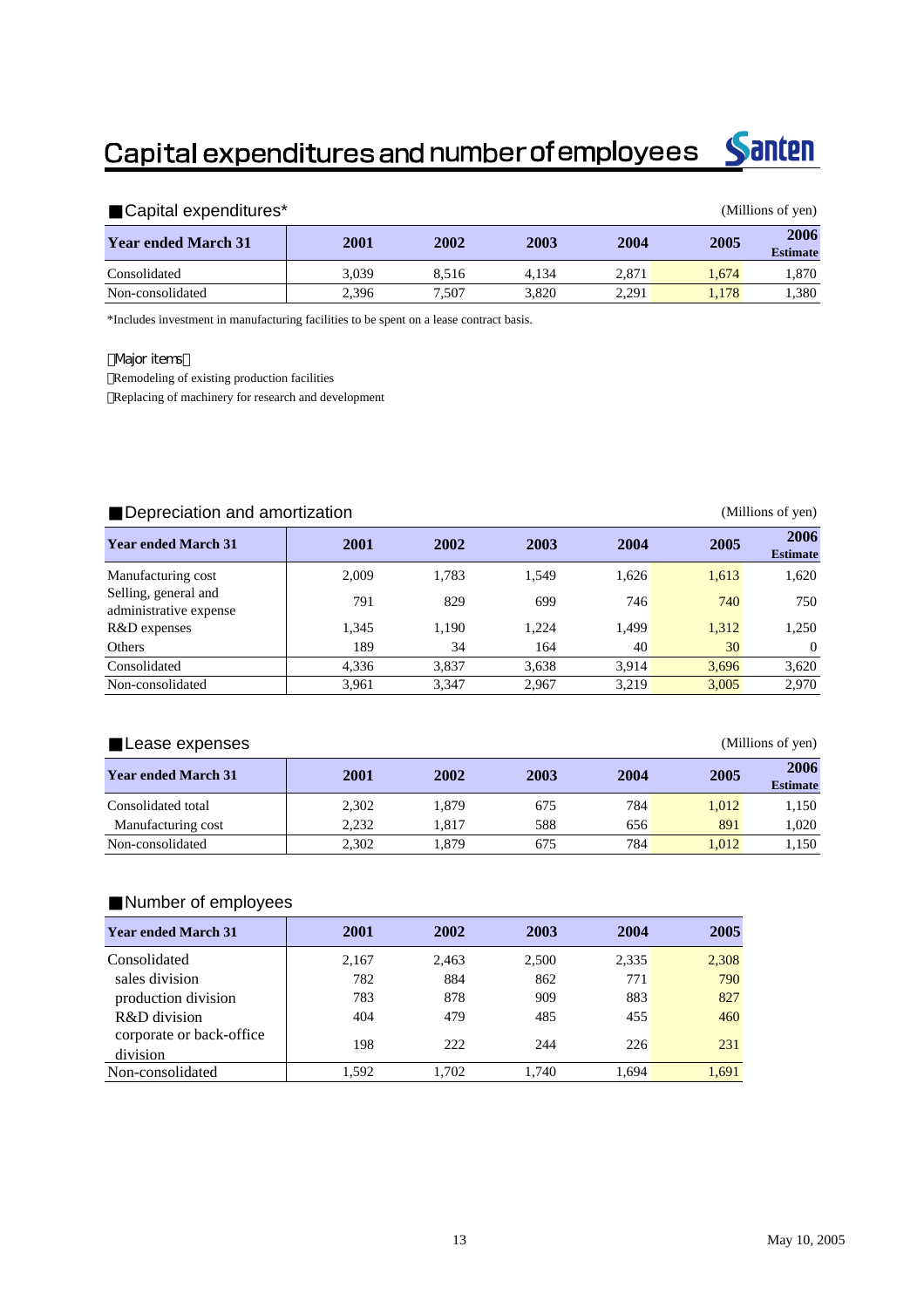## **Affiliated companies**

Santen group



#### Consolidate subsidiaries Domestic

| <b>Bunda</b>                  |                                                         |                 |                |              |      |  |  |  |  |
|-------------------------------|---------------------------------------------------------|-----------------|----------------|--------------|------|--|--|--|--|
| Santen Distribution Co., Ltd. |                                                         |                 |                |              |      |  |  |  |  |
| <b>Main business</b>          | Distribution and warehousing of pharmaceutical products |                 |                |              |      |  |  |  |  |
| Location                      | Osaka, Japan                                            | Paid-in capital | 30 million yen | Equity owned | 100% |  |  |  |  |
|                               |                                                         |                 |                |              |      |  |  |  |  |
| Claire Co., Ltd.              |                                                         |                 |                |              |      |  |  |  |  |
| Main business                 | Cleaning of sterilized suit                             |                 |                |              |      |  |  |  |  |
| Location                      | Shiga, Japan                                            | Paid-in capital | 90 million yen | Equity owned | 100% |  |  |  |  |
|                               |                                                         |                 |                |              |      |  |  |  |  |
| Goyokigyo Co., Ltd.           |                                                         |                 |                |              |      |  |  |  |  |
| Main business                 | Real estate                                             |                 |                |              |      |  |  |  |  |
| Location                      | Osaka, Japan                                            | Paid-in capital | 90 million yen | Equity owned | 100% |  |  |  |  |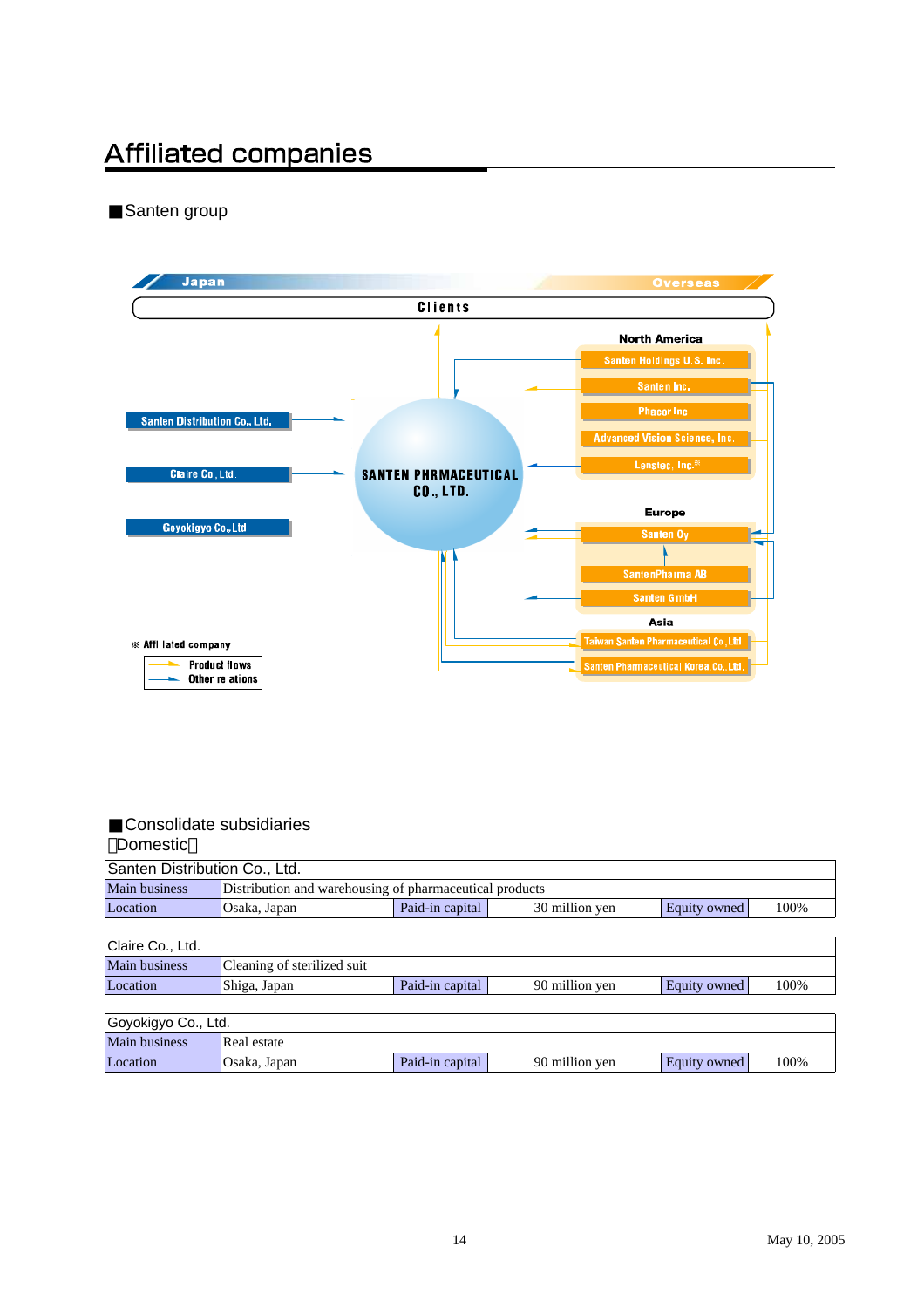

| Overseas                        |                                                                      |                                                                              |                                |                     |       |  |  |  |  |  |
|---------------------------------|----------------------------------------------------------------------|------------------------------------------------------------------------------|--------------------------------|---------------------|-------|--|--|--|--|--|
| Santen Holdings U.S., Inc.      |                                                                      |                                                                              |                                |                     |       |  |  |  |  |  |
| Main business                   | Holding company for North American business and business development |                                                                              |                                |                     |       |  |  |  |  |  |
| Location                        | California, U.S.A.                                                   | Paid-in capital                                                              | 24,784 thousand US\$           | Equity owned        | 100%  |  |  |  |  |  |
|                                 |                                                                      |                                                                              |                                |                     |       |  |  |  |  |  |
| Santen Inc.                     |                                                                      |                                                                              |                                |                     |       |  |  |  |  |  |
| <b>Main business</b>            | Contract manufacturing and development of pharmaceuticals            |                                                                              |                                |                     |       |  |  |  |  |  |
| Location                        | California, U.S.A.                                                   | Paid-in capital                                                              | 8,765 thousand US\$            | Equity owned        | 100%* |  |  |  |  |  |
|                                 |                                                                      |                                                                              |                                |                     |       |  |  |  |  |  |
| Phacor Inc.                     |                                                                      |                                                                              |                                |                     |       |  |  |  |  |  |
| <b>Main business</b>            |                                                                      |                                                                              |                                |                     |       |  |  |  |  |  |
| Location                        | California, U.S.A.                                                   | Paid-in capital                                                              | 10 thousand US\$               | Equity owned        | 100%* |  |  |  |  |  |
|                                 |                                                                      |                                                                              |                                |                     |       |  |  |  |  |  |
| Advanced Vision Science, Inc.   |                                                                      |                                                                              |                                |                     |       |  |  |  |  |  |
| <b>Main business</b>            | Development, manufacture and sale of medical devices                 |                                                                              |                                |                     |       |  |  |  |  |  |
| Location                        | California, U.S.A.                                                   | Paid-in capital                                                              | 10 thousand US\$               | Equity owned        | 100%* |  |  |  |  |  |
|                                 |                                                                      |                                                                              |                                |                     |       |  |  |  |  |  |
| Santen Oy                       |                                                                      |                                                                              |                                |                     |       |  |  |  |  |  |
| Main business                   |                                                                      | Development, manufacture, sale and contract manufacturing of pharmaceuticals |                                |                     |       |  |  |  |  |  |
| Location                        | Tampere, Finland                                                     | Paid-in capital                                                              | 20,000 thousand euros          | Equity owned        | 100%  |  |  |  |  |  |
| SantenPharma AB                 |                                                                      |                                                                              |                                |                     |       |  |  |  |  |  |
| Principal activities            | Sales support of pharmaceuticals                                     |                                                                              |                                |                     |       |  |  |  |  |  |
| Location                        | Stockholm, Sweden                                                    | Paid-in capital                                                              | 500 thousand S.KR              | Equity owned        | 100%  |  |  |  |  |  |
|                                 |                                                                      |                                                                              |                                |                     |       |  |  |  |  |  |
| Santen GmbH                     |                                                                      |                                                                              |                                |                     |       |  |  |  |  |  |
| Main business                   | Sales support and business development                               |                                                                              |                                |                     |       |  |  |  |  |  |
| Location                        | Germaring, Germany                                                   | Paid-in capital                                                              | 25 thousand euros              | Equity owned        | 100%  |  |  |  |  |  |
|                                 |                                                                      |                                                                              |                                |                     |       |  |  |  |  |  |
|                                 | Taiwan Santen Pharmaceutical Co., Ltd.                               |                                                                              |                                |                     |       |  |  |  |  |  |
| Main business                   | Import and sale of pharmaceuticals                                   |                                                                              |                                |                     |       |  |  |  |  |  |
| Recurring income Taipei, Taiwan |                                                                      | Paid-in capital                                                              | 42,000 thousand Taiwan dollars | <b>Equity owned</b> | 100%  |  |  |  |  |  |
|                                 |                                                                      |                                                                              |                                |                     |       |  |  |  |  |  |
|                                 | Santen Pharmaceutical Korea, Co., Ltd.                               |                                                                              |                                |                     |       |  |  |  |  |  |
| Main business                   | Import and sale of pharmaceuticals                                   |                                                                              |                                |                     |       |  |  |  |  |  |
| Location                        | Seoul, Korea                                                         | Paid-in capital                                                              | 1,500,000 thousand won         | Equity owned        | 100%  |  |  |  |  |  |
|                                 |                                                                      |                                                                              |                                |                     |       |  |  |  |  |  |

**Note:** Santen Pharmaceutical Co., Ltd. has one affiliated company but does not have any affiliated companies accounted for by the equity method.

\* Indirect investment through Santen Holdings U.S. Inc.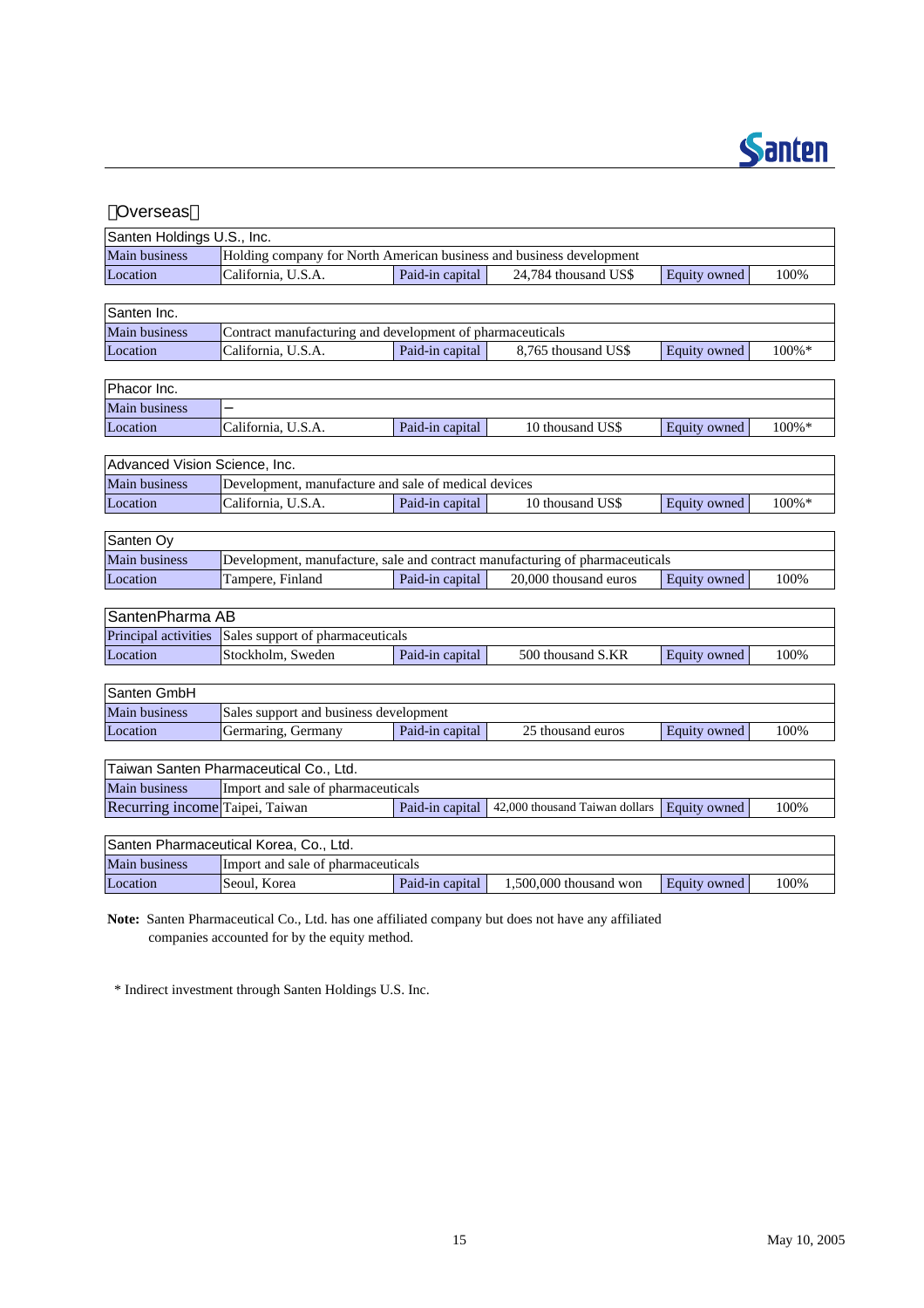# Non-consolidated Information<br>Non-consolidated income statements

| (Millions of yen)                            |          |        |        |          |        |                     |  |
|----------------------------------------------|----------|--------|--------|----------|--------|---------------------|--|
| <b>Year ended March 31</b>                   | 2001     | 2002   | 2003   | 2004     | 2005   | Change<br>2005/2004 |  |
| <b>Net sales</b>                             | 84,295   | 82,990 | 82,372 | 80,227   | 86,340 | 7.6                 |  |
| Cost of sales                                | 30,996   | 29,829 | 28,901 | 27,653   | 29,964 | 8.4                 |  |
| (Percentage of net sales)                    | 36.8%    | 35.9%  | 35.1%  | 34.5%    | 34.7%  |                     |  |
| <b>Gross profit</b>                          | 53,298   | 53,161 | 53,471 | 52,573   | 56,376 | 7.2                 |  |
| (Percentage of net sales)                    | 63.2%    | 64.1%  | 64.9%  | 65.5%    | 65.3%  |                     |  |
| Selling, general and administrative expenses | 34,586   | 37,575 | 36,141 | 35,103   | 36,684 | 4.5                 |  |
| (Percentage of net sales)                    | 41.0%    | 45.3%  | 43.9%  | 43.7%    | 42.5%  |                     |  |
| R&D expenses                                 | 10,936   | 12,809 | 12,109 | 12,023   | 13,302 | 10.6                |  |
| (Percentage of net sales)                    | 12.9%    | 15.4%  | 14.7%  | 15.0%    | 15.4%  |                     |  |
| <b>Operating income</b>                      | 18,712   | 15,586 | 17,329 | 17,469   | 19,692 | 12.7                |  |
| (Percentage of net sales)                    | 22.2%    | 18.8%  | 21.0%  | 21.8%    | 22.8%  |                     |  |
| Non-operating income                         | 1,114    | 932    | 719    | 2,651    | 809    | $-69.5$             |  |
| Non-operating expense                        | 753      | 458    | 1,037  | 1,439    | 234    | $-83.7$             |  |
| <b>Ordinary income</b>                       | 19,072   | 16,060 | 17,011 | 18,680   | 20,266 | 8.5                 |  |
| (Percentage of net sales)                    | 22.6%    | 19.3%  | 20.7%  | 23.3%    | 23.5%  |                     |  |
| Extraordinary gain                           | 57       | 952    | 16     | 682      | 766    | 12.2                |  |
| <b>Extraordinary</b> loss                    | 1,433    | 263    | 14,728 | 5,058    | 1,080  | $-78.6$             |  |
| Income before income taxes                   | 17,697   | 16,749 | 2,299  | 14,305   | 19,952 | 39.5                |  |
| (Percentage of net sales)                    | 21.0%    | 20.2%  | 2.8%   | 17.8%    | 23.1%  |                     |  |
| Income taxes: current                        | 8.644    | 6,515  | 442    | 8,662    | 6,362  | $-26.5$             |  |
| deferred                                     | $-1,112$ | 300    | 985    | $-1,533$ | 987    | 164.4               |  |
| <b>Net income</b>                            | 10,165   | 9,932  | 871    | 7,176    | 12,602 | 75.6                |  |
| (Percentage of net sales)                    | 12.1%    | 12.0%  | 1.1%   | 8.9%     | 14.6%  |                     |  |

#### Selling, general and administrative expenses (Millions of yen)

#### **Year ended March 31 2001 2002 2003 2004 2005 Change** 2005/2004 Personnel expenses 8,237 8,626 8,746 8,432 9,149 8.5 Sales promotion expenses 2,533 2,676 2,399 2,212 2,345 6.0 Royalty expenses 2,527 2,358 1,951 1,943 1,941 -0.1 Advertising expenses 1,364 1,869 1,655 1,542 1,457 -5.5 R&D expenses 10,936 12,809 12,109 12,023 13,302 10.6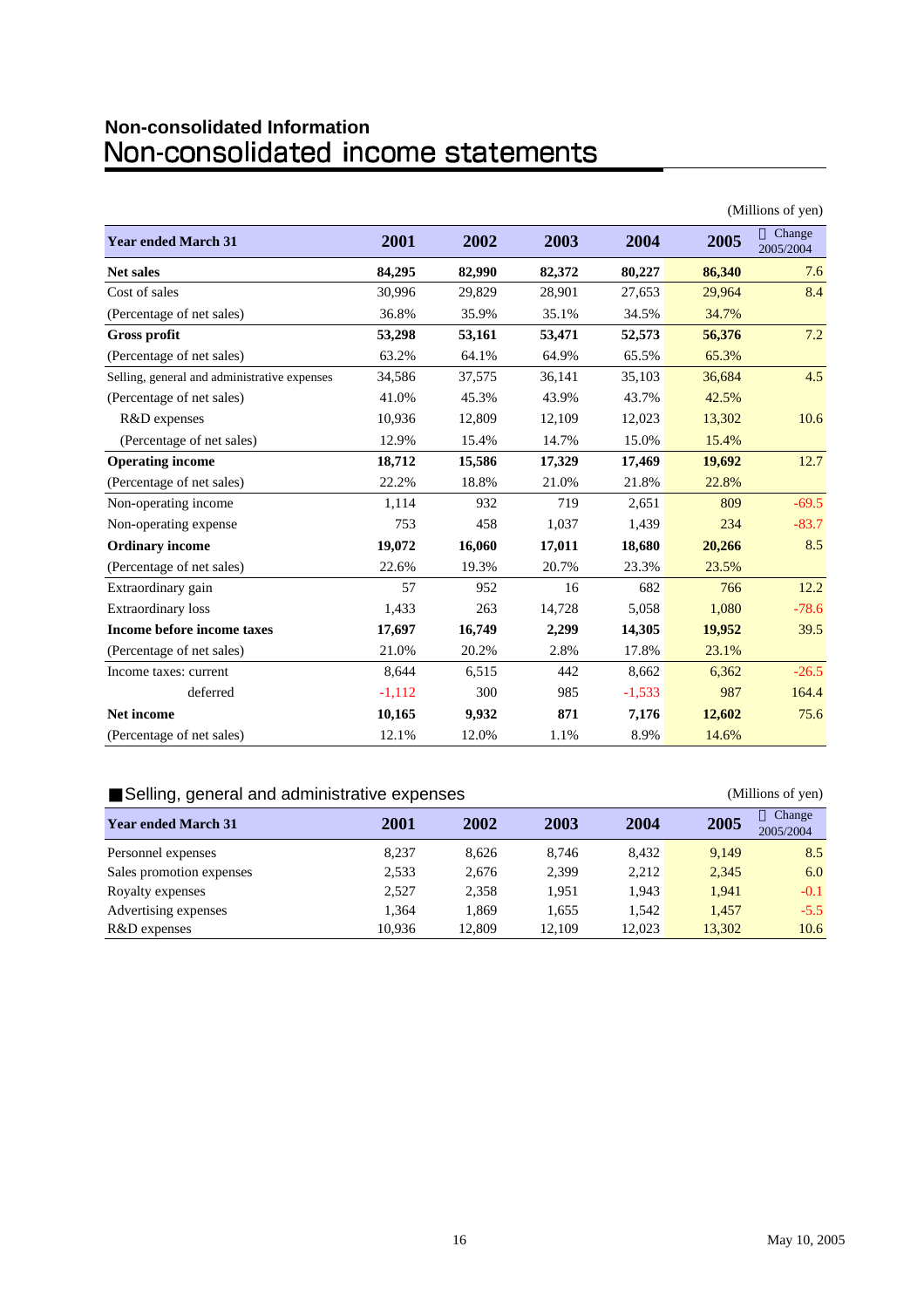

| Sales by division                  |        |             |        |        |        |                     |  |  |
|------------------------------------|--------|-------------|--------|--------|--------|---------------------|--|--|
| <b>Year ended March 31</b>         | 2001   | <b>2002</b> | 2003   | 2004   | 2005   | Change<br>2005/2004 |  |  |
|                                    |        |             |        |        |        |                     |  |  |
| Prescription pharmaceuticals       | 76.576 | 74.221      | 74.130 | 72.781 | 79,380 | 9.1                 |  |  |
| Ophthalmic                         | 69.152 | 66,379      | 66.207 | 64,749 | 70,987 | 9.6                 |  |  |
| Anti-rheumatic drugs               | 6.729  | 7.291       | 7.631  | 7.969  | 8,353  | 4.8                 |  |  |
| Other prescription pharmaceuticals | 694    | 551         | 291    | 62     | 40     | $-35.9$             |  |  |
| OTC pharmaceuticals                | 5,255  | 6,592       | 5.656  | 4.672  | 5.277  | 13.0                |  |  |
| Medical devices                    | 1,144  | 842         | 855    | 877    | 726    | $-17.1$             |  |  |
| Others                             | 1,318  | 1.334       | 1,730  | 1,896  | 955    | $-49.6$             |  |  |
| Total net sales                    | 84.295 | 82,990      | 82,372 | 80.227 | 86,340 | 7.6                 |  |  |



#### Sales of merchandises and products

|                              |        |        |        |        |        | (Millions of yen)   |
|------------------------------|--------|--------|--------|--------|--------|---------------------|
|                              | 2001   | 2002   | 2003   | 2004   | 2005   | Change<br>2005/2004 |
| Sales of products            | 61,315 | 63.742 | 62,606 | 60.936 | 61,979 | 1.7                 |
| Sales of merchandises        | 22,980 | 19.248 | 19.765 | 19.290 | 24,360 | 26.3                |
| Total                        | 84.295 | 82,990 | 82,372 | 80,227 | 86,340 | 7.6                 |
| Sales of products ratio $\%$ | 72.7   | 76.8   | 76.0   | 75.9   | 71.8   |                     |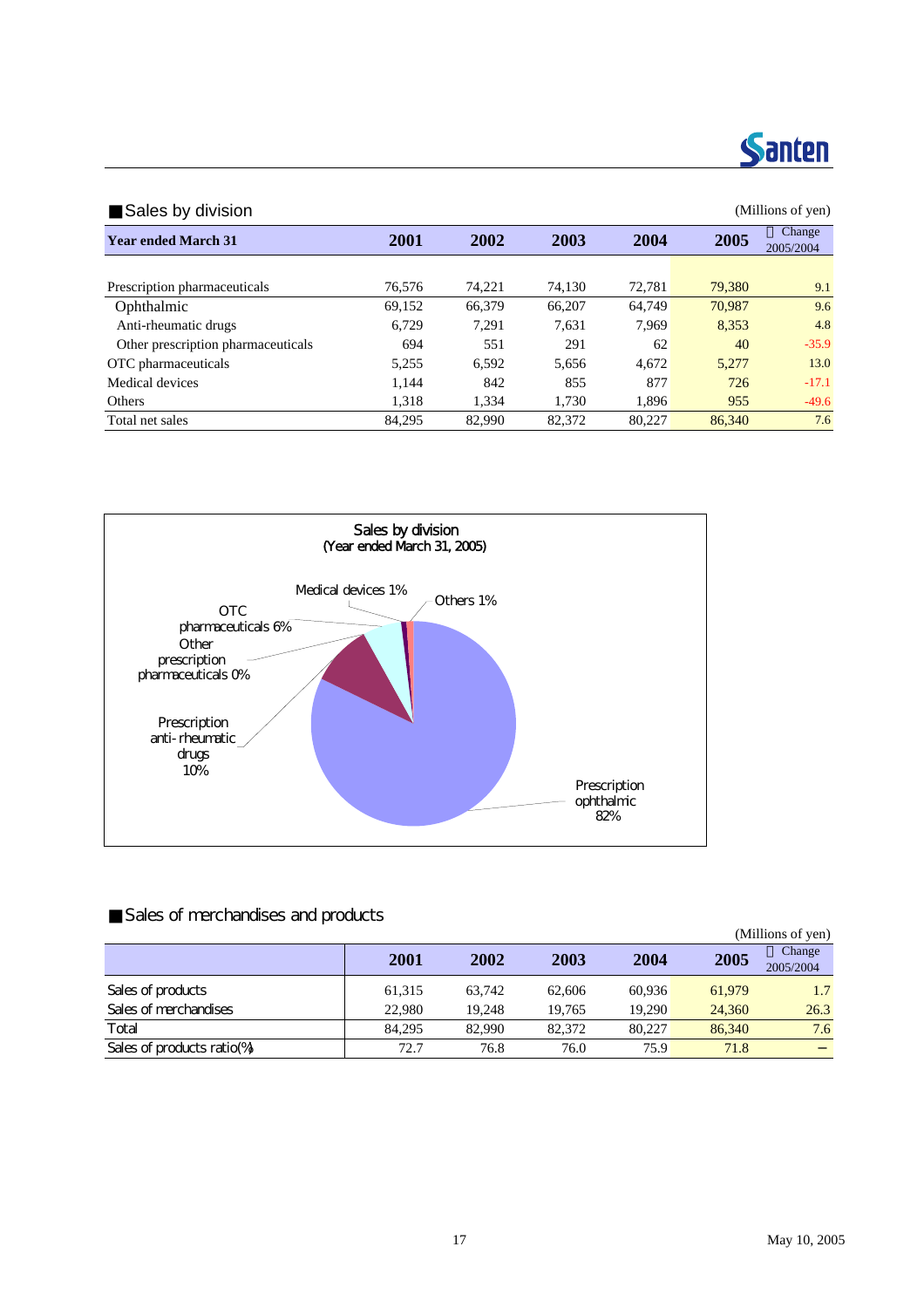### Non-consolidated balance sheets

**receivable: Land:**

|                                                           |                                                                                                                                                                                                                    |      |               |      |               |      |               |      | (Millions of yen) |      |
|-----------------------------------------------------------|--------------------------------------------------------------------------------------------------------------------------------------------------------------------------------------------------------------------|------|---------------|------|---------------|------|---------------|------|-------------------|------|
| March 31                                                  | 2001                                                                                                                                                                                                               |      | 2002          |      | 2003          |      | 2004          |      | 2005              |      |
|                                                           |                                                                                                                                                                                                                    | $\%$ |               | $\%$ |               | $\%$ |               | $\%$ |                   | %    |
| <b>Current assets</b>                                     | 82,645                                                                                                                                                                                                             | 52.5 | 78,800        | 49.7 | 75,794        | 51.3 | 84,293        | 56.1 | 78,075            | 54.7 |
| Cash and deposits                                         | 24,310                                                                                                                                                                                                             |      | 19,594        |      | 18,353        |      | 28,577        |      | 21,924            |      |
| Notes receivable and accounts<br>receivable               | 39,937                                                                                                                                                                                                             |      | 37,852        |      | 31,300        |      | 30,874        |      | 34,572            |      |
| Income taxes receivable                                   |                                                                                                                                                                                                                    |      |               |      | 2,114         |      |               |      |                   |      |
| Marketable securities                                     | 2,984                                                                                                                                                                                                              |      | 4,797         |      | 7,745         |      | 9,303         |      | 9,046             |      |
| Treasury stock                                            | 41                                                                                                                                                                                                                 |      |               |      |               |      |               |      |                   |      |
| Inventories                                               | 11,096                                                                                                                                                                                                             |      | 10,997        |      | 10,348        |      | 8,860         |      | 8,328             |      |
| Deferred tax assets                                       | 2,276                                                                                                                                                                                                              |      | 1,859         |      | 1,138         |      | 2,298         |      | 1,609             |      |
| Other                                                     | 2,093                                                                                                                                                                                                              |      | 3,765         |      | 4,934         |      | 4,657         |      | 2,612             |      |
| Allowance for doubtful receivables                        | $-94$                                                                                                                                                                                                              |      | $-66$         |      | $-141$        |      | $-258$        |      | $-18$             |      |
| <b>Fixed assets</b>                                       | 74,687                                                                                                                                                                                                             | 47.5 | 79,656        | 50.3 | 72,075        | 48.7 | 65,946        | 43.9 | 64,687            | 45.3 |
| Tangible assets                                           | 32,844                                                                                                                                                                                                             | 20.9 | 37,539        | 23.7 | 36,304        | 24.5 | 32,660        | 21.7 | 28,459            | 19.9 |
| Buildings and structures                                  | 17,511                                                                                                                                                                                                             |      | 16,040        |      | 17,887        |      | 18,289        |      | 16,483            |      |
| Machinery, equipment and<br>vehicles                      | 1,235                                                                                                                                                                                                              |      | 965           |      | 857           |      | 805           |      | 981               |      |
| Tools, furnitures and fixtures                            | 1,926                                                                                                                                                                                                              |      | 1,724         |      | 1,932         |      | 1,875         |      | 1,611             |      |
| Land                                                      | 10,666                                                                                                                                                                                                             |      | 10,666        |      | 10,666        |      | 10,343        |      | 9,227             |      |
| Construction in progress                                  | 1,503                                                                                                                                                                                                              |      | 8,142         |      | 4,959         |      | 1,346         |      | 156               |      |
| Intangible assets                                         | 3,973                                                                                                                                                                                                              | 2.5  | 3,446         | 2.2  | 3.129         | 2.1  | 2,700         | 1.8  | 2,073             | 1.5  |
| Patents                                                   | 1,039                                                                                                                                                                                                              |      | 887           |      | 736           |      | 584           |      | 432               |      |
| Trademarks                                                | 1,081                                                                                                                                                                                                              |      | 962           |      | 839           |      | 717           |      | 596               |      |
| Goodwill                                                  | 934                                                                                                                                                                                                                |      | 692           |      | 449           |      | 206           |      | $\mathbf{0}$      |      |
| Software                                                  | 543                                                                                                                                                                                                                |      | 797           |      | 719           |      | 1,111         |      | 966               |      |
| Other intangible assets                                   | 373                                                                                                                                                                                                                |      | 106           |      | 384           |      | 80            |      | 78                |      |
| Investments and other assets                              | 37,869                                                                                                                                                                                                             | 24.1 | 38,670        | 24.4 | 32,641        | 22.1 | 30,585        | 20.4 | 34,154            | 23.9 |
| Investment securities                                     | 13,419                                                                                                                                                                                                             |      | 9,991         |      | 10,819        |      | 11,425        |      | 14,309            |      |
| Investments in subsidiaries<br>and affiliates             | 14,455                                                                                                                                                                                                             |      | 15,567        |      | 4,618         |      | 13,201        |      | 13,148            |      |
| Long-term loans                                           | 1,051                                                                                                                                                                                                              |      | 4,671         |      | 9,346         |      | -1            |      |                   |      |
| Long-term deferred tax assets                             | 1,479                                                                                                                                                                                                              |      | 2,185         |      | 2,052         |      | 1,669         |      | 948               |      |
| Others                                                    | 7,464                                                                                                                                                                                                              |      | 6,253         |      | 5,803         |      | 4,288         |      | 5,748             |      |
| <b>Total assets</b>                                       | 157,332 100.0                                                                                                                                                                                                      |      | 158,456 100.0 |      | 147,869 100.0 |      | 150,240 100.0 |      | 142,762 100.0     |      |
| Major variances between March 31, 2004 and March 31, 2005 |                                                                                                                                                                                                                    |      |               |      |               |      |               |      |                   |      |
| <b>Cash and deposits:</b>                                 | Decreased due to the increase in the payment of income taxes, the repayment of long-term debt ahead of<br>schedule, and the contribution to retirement benefit trust, despite the increase in income before income |      |               |      |               |      |               |      |                   |      |
| <b>Notes receivable and accounts</b>                      | Due to the increase of sales.                                                                                                                                                                                      |      |               |      |               |      |               |      |                   |      |

**Construction in progress:** Decreased due to the transfer of plant manufacturing facilities (1,080 million yen) to leasing contract.

Decreased due to the sales.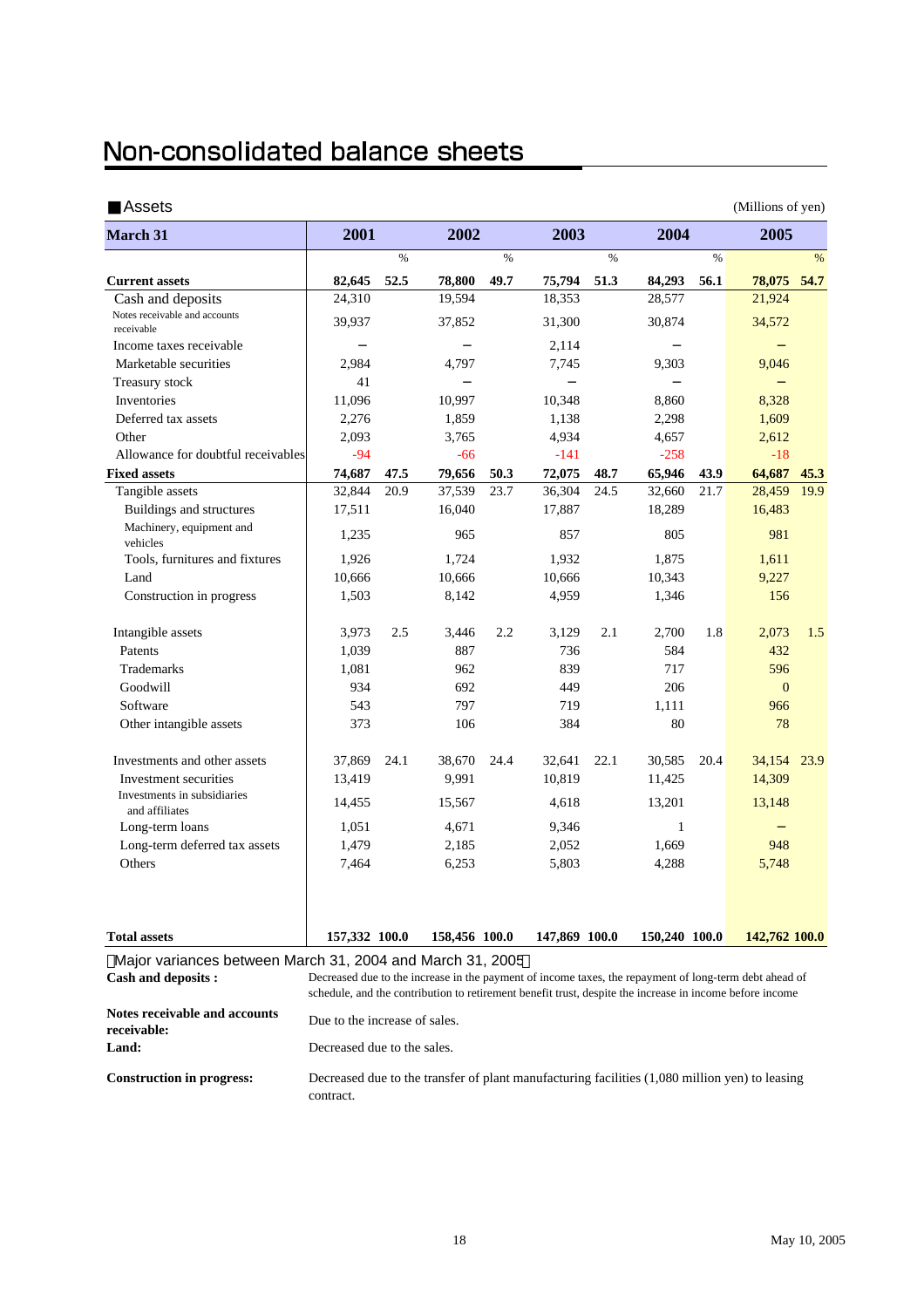

Liabilities and shareholders' equity example of the state of the Millions of yen)

| <b>March 31</b>                                        | 2001          |               | 2002          |        | 2003          |        | 2004          |        | 2005             |        |
|--------------------------------------------------------|---------------|---------------|---------------|--------|---------------|--------|---------------|--------|------------------|--------|
|                                                        |               | $\frac{0}{0}$ |               | $\%$   |               | $\%$   |               | $\%$   |                  | $\%$   |
| <b>Current liabilities</b>                             | 25,870        | 16.5          | 24,094        | 15.2   | 38,055        | 25.7   | 24,337        | 16.2   | 20,686           | 14.5   |
| Trade accounts payable                                 | 6,452         |               | 4,335         |        | 5,122         |        | 4,436         |        | 5,469            |        |
| Current portion of convertible bonds                   |               |               |               |        | 19,945        |        |               |        |                  |        |
| Current portion of long-term debt                      | 624           |               | 1,416         |        | 416           |        | 416           |        | 268              |        |
| Other payables                                         | 10,556        |               | 11,242        |        | 9,449         |        | 8,228         |        | 8,732            |        |
| Corporate income taxes receivable                      | 4,597         |               | 3,412         |        |               |        | 8,075         |        | 3,372            |        |
| Consumption taxes payable                              | 573           |               | 478           |        | 275           |        | 556           |        | 460              |        |
| Reserves                                               | 2,858         |               | 2,886         |        | 2,609         |        | 2,458         |        | 2,237            |        |
| Others                                                 | 207           |               | 323           |        | 237           |        | 165           |        | 145              |        |
| <b>Noncurrent liabilities</b>                          | 30,735        | 19.5          | 29,654        | 18.7   | 9,530         | 6.5    | 19,102        | 12.7   | 8,983            | 6.3    |
| Convertible bonds                                      | 19,945        |               | 19,945        |        |               |        |               |        |                  |        |
| Long-term debt                                         | 4,518         |               | 3,102         |        | 2,686         |        | 12,270        |        | 6,614            |        |
| Reserve for retirement benefit                         |               |               |               |        |               |        |               |        |                  |        |
| Reserve for retirement benefit                         | 5,290         |               | 5,580         |        | 5,724         |        | 5,744         |        | 1,823            |        |
| Other noncurrent liabilities                           | 981           |               | 1,026         |        | 1,120         |        | 1,088         |        | 546              |        |
| <b>Total liabilities</b>                               | 56,605        | 36.0          | 53,749        | 33.9   | 47,586        | 32.2   | 43,440        | 28.9   | 29,670           | 20.8   |
| Common stock                                           | 6,205         | 4.0           | 6,214         | 3.9    | 6,214         | 4.2    | 6,214         | 4.1    | 6,247            | 4.4    |
|                                                        | 6,900         | 4.3           | 6,908         | 4.4    | 6,908         | 4.6    | 6,908         | 4.6    | 6,942            | 4.9    |
| Capital surplus reserves<br>Additional paid-in capital | 6,900         |               | 6,908         |        | 6,908         |        | 6,908         |        | 6,942            |        |
| Other capital surplus reserves                         |               |               |               |        |               |        | $\mathbf{0}$  |        | $\boldsymbol{0}$ |        |
|                                                        |               |               |               |        |               |        |               |        |                  |        |
| Appropriated retained earnings                         | 86,331        | 54.9          | 91,115        | 57.5   | 90,143        | 61.0   | 92,291        | 61.4   | 97,927           | 68.6   |
| Earnings reseve                                        | 1,473         |               | 1,551         |        | 1,551         |        | 1,551         |        | 1,551            |        |
| Reserve for retirement benefit                         | 372           |               | 372           |        | 372           |        | 372           |        | 372              |        |
| Special depreciation reserve                           | 287           |               | 250           |        | 180           |        | 325           |        | 294              |        |
| General reserve                                        | 79,409        |               | 82,109        |        | 84,109        |        | 84,109        |        | 84,109           |        |
| Unappropriated retained earnings                       | 4,789         |               | 6,833         |        | 3,930         |        | 5,933         |        | 11,600           |        |
| Unrealized holding gains on securities                 | 1,289         | 0.8           | 474           | 0.3    | 293           | 0.2    | 1,426         | 1.0    | 2,048            | 1.4    |
| Treasury stock                                         |               |               | $-5$          | $-0.0$ | $-3,276$      | $-2.2$ | $-40$         | $-0.0$ | $-74$            | $-0.1$ |
| Total shareholders' equity                             | 100,727       | 64.0          | 104,706       | 66.1   | 100,283       | 67.8   | 106,800       | 71.1   | 113,092          | 79.2   |
| <b>Total liabilities and</b>                           |               |               |               |        |               |        |               |        |                  |        |
| shareholders' equity                                   | 157,332 100.0 |               | 158,456 100.0 |        | 147,869 100.0 |        | 150,240 100.0 |        | 142,762 100.0    |        |

Major variances between March 31, 2004 and March 31, 2005

| Trade accounts payable:                 | Due to the increase in purchase of merchandises mainly.                                                 |
|-----------------------------------------|---------------------------------------------------------------------------------------------------------|
| Income taxes payable:                   | Due to the lower payment of income taxes in November, 2003 and the increase in unpaid                   |
|                                         | balance of tax in March, 2004.                                                                          |
| Long-term debt:                         | Decreased due to the repayment of syndicated loans (5,000 million yen) ahead of schedule                |
| <b>Reserve for retirement benefits:</b> | and other loans.<br>Decreased due to the establishment of retirement benefit trust (3,502 million yen). |
|                                         |                                                                                                         |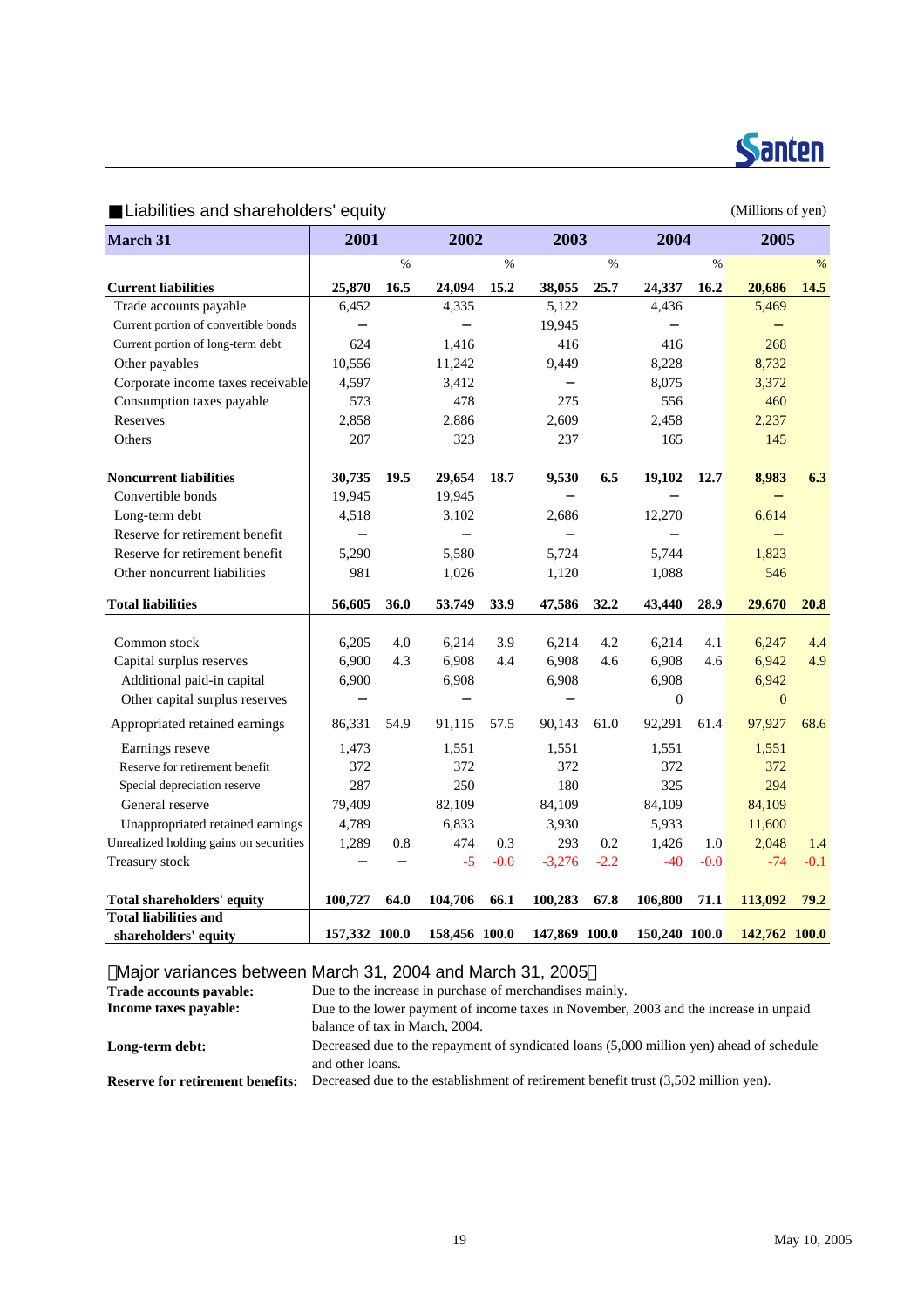### **Reference information Research & development**

<sup>d</sup>

l ti

#### Pipeline of prescription pharmaceuticals (Clinical studies)

| Generic name                  | Brand name/dev. code | Indication                                        | Original/licensor   Region   Ph I   Ph II   Ph III   NDA Filed Approved Launched |            |  |  |          |           |
|-------------------------------|----------------------|---------------------------------------------------|----------------------------------------------------------------------------------|------------|--|--|----------|-----------|
| Levofloxacin $(0.5%)$         | Cravit               | Bacterial conjunctivitis   Daiichi Pharmaceutical |                                                                                  | Japan      |  |  |          | Apr- $00$ |
|                               | Quixin               | Bacterial conjunctivitis                          |                                                                                  | <b>USA</b> |  |  |          | $Nov-00$  |
|                               | Oftaguix             | Bacterial conjunctivitis                          |                                                                                  | Europe     |  |  |          | $Mav-02$  |
| Levofloxacin (1.5%)           | lauix                | Bacterial corneal ulcer Daiichi Pharmaceutical    |                                                                                  | <b>USA</b> |  |  | $Mar-04$ |           |
| Levofloxacin + prednisolone A | DE-094               | Infectious keratitis                              | Daiichi Pharmaceutical                                                           | <b>USA</b> |  |  |          |           |

Characteristics: Fluoroquinolone antibacterial agent. In Europe, Ofaquix has obtained marketing authorization in 13 countries and was launched in seven countries including Germany. Iquix is a higher-concentration fluoroquinolone with potent antibacterial action. Levofloxacin + prednisolone A is a combination treatment with steroids.

| Generic name                                                                                                                | Brand name/dev. code | Indication                                | Original/licensor   Region   Ph I   Ph II   Ph III   NDA Filed   Approved Launched |            |  |  |  |          |          |
|-----------------------------------------------------------------------------------------------------------------------------|----------------------|-------------------------------------------|------------------------------------------------------------------------------------|------------|--|--|--|----------|----------|
| Pemirolast potassium                                                                                                        | Alegysal             | Allergic conjunctivitis Mitsubishi Pharma |                                                                                    | Japan      |  |  |  |          | Apr-95   |
|                                                                                                                             | Alamast              |                                           |                                                                                    | <b>USA</b> |  |  |  |          | $Jul-00$ |
|                                                                                                                             | Alamast              |                                           |                                                                                    | Europe     |  |  |  | $Dec-99$ |          |
| Characteristics: A most coll stobilizer with superior officeau on ellergic conjunctivities and varnel kerstoooniunctivities |                      |                                           |                                                                                    |            |  |  |  |          |          |

Characteristics: A mast cell stabilizer with superior efficacy on allergic conjunctivitis and vernal keratoconjunctivitis.

| Generic name                                                                                                                       | Brand name/dev. code | Indication                                          | Original/licensor   Region   Ph I   Ph II   Ph III   NDA Filed Approved Launched |  |  |  |  |           |  |
|------------------------------------------------------------------------------------------------------------------------------------|----------------------|-----------------------------------------------------|----------------------------------------------------------------------------------|--|--|--|--|-----------|--|
| Ciclosporin                                                                                                                        | DE-076               | Vernal keratoconjunctivitis Novartis Pharma   Japan |                                                                                  |  |  |  |  | Aug- $03$ |  |
| Characteristics: An orphan drug. Ophthalmic application of immuno-suppressant ciclosporin. Expected to treat advanced vernal       |                      |                                                     |                                                                                  |  |  |  |  |           |  |
| keratoconjunctivitis for which existing anti-allergic agents are not effective. Because it is an ophthalmic solution, virtually no |                      |                                                     |                                                                                  |  |  |  |  |           |  |
| generalized side effects are noted.                                                                                                |                      |                                                     |                                                                                  |  |  |  |  |           |  |

| Generic name | Brand name/dev. code | Indication          | Original/licensor   Region   Ph I   Ph II   Ph III   NDA Filed Approved Launched |       |  |  |  |
|--------------|----------------------|---------------------|----------------------------------------------------------------------------------|-------|--|--|--|
| Tafluprost   | DE-085               | Glaucoma/           | Co-development                                                                   | Japan |  |  |  |
|              |                      | ocular hypertension | With Asahi Glass USA/Europe                                                      |       |  |  |  |

Characteristics: Prostaglandin glaucoma treatment that reduces intraocular pressure. Clinical trials are being conducted in parallel in Japan, the U.S. and Europe. Expected to have greater efficacy in reducing intraocular pressure than other prostaglandin products. Can be stored at room temperature.

| Generic name                                                                                                                    | Brand name/dev. code | Indication          | Original/licensor Region |            | Ph I |  |  |  | Ph II   Ph III   NDA Filed   Approved Launched |
|---------------------------------------------------------------------------------------------------------------------------------|----------------------|---------------------|--------------------------|------------|------|--|--|--|------------------------------------------------|
| Olmesartan                                                                                                                      | DE-092               | Glaucoma/           | Sankvo                   | Japan      |      |  |  |  |                                                |
|                                                                                                                                 |                      | ocular hypertension |                          | USA/Europe |      |  |  |  |                                                |
| Characteristics: The only angiotensin II receptor antagonist in full-fledged development as a glaucoma treatment. Comparable to |                      |                     |                          |            |      |  |  |  |                                                |

tiotensin II receptor antagonist in full-fledged development as a glaucoma treatment. Comparable t prostaglandin products in reducing intraocular pressure. Very few side effects, including conjunctival hyperemia, are expected. Great potential for the U.S. and European markets where patients with ocular hypertension account for the majority of the glaucoma

| Generic name                                                                                                                            | Brand name/dev. code | Indication | Original/licensor   Region   Ph I   Ph II   Ph III   NDA Filed Approved Launched |  |  |  |  |  |  |
|-----------------------------------------------------------------------------------------------------------------------------------------|----------------------|------------|----------------------------------------------------------------------------------|--|--|--|--|--|--|
| Lomerizine HCL<br>DE-090<br>Nippon Organon   Japan<br>Glaucoma                                                                          |                      |            |                                                                                  |  |  |  |  |  |  |
| Characteristics: A new type of oral glaucoma treatment studied for inhibiting the progression of visual field defects. The only calcium |                      |            |                                                                                  |  |  |  |  |  |  |
| antagonist in full-fledged development as a glaucoma treatment. Compared with NMDA receptor antagonists, fewer generalized side         |                      |            |                                                                                  |  |  |  |  |  |  |
| effects are expected, thus having excellent safety. Marketed by Nippon Organon as a migraine drug.                                      |                      |            |                                                                                  |  |  |  |  |  |  |

| Generic name                                                                                                                           | Brand name/dev. code | Indication | Original/licensor   Region   Ph I   Ph II   Ph III   NDA Filed Approved Launched |       |  |  |  |  |  |
|----------------------------------------------------------------------------------------------------------------------------------------|----------------------|------------|----------------------------------------------------------------------------------|-------|--|--|--|--|--|
| Diquafosol tetrasodium                                                                                                                 | DE-089               | Dry eve    | Inspire Pharm.                                                                   | Japan |  |  |  |  |  |
| Characteristics: A treatment for dry eye that stimulates the ocular surface to secrete tear fluid and moisture. Expected to be used in |                      |            |                                                                                  |       |  |  |  |  |  |
| combination with existing dry eye treatments, and be effective for patients for whom existing treatsments are insufficient.            |                      |            |                                                                                  |       |  |  |  |  |  |

| Generic name   | Brand name/dev. code     | Indication           | Original/licensor   Region |       | PhI            |  |  | Ph II   Ph III   NDA Filed   Approved Launched |
|----------------|--------------------------|----------------------|----------------------------|-------|----------------|--|--|------------------------------------------------|
| (Undetermined) | DE-096                   | Rheumatoid arthritis |                            | Japan |                |  |  |                                                |
|                | Diabetes Mellitus Edemal | <b>Jriginal</b>      | Japan                      |       | In preparation |  |  |                                                |

Characteristics: An oral TNF inhibitor. Anti-rheumatic effect comparable to injectable biological agents has been observed in basic research. In addition to RA the effect on DME was also observed in basic research, clinical studies are being conducted with both diseases.

| Generic name                                                                                                                         | Brand name/dev. code | Indication                                                                       | Original/licensor   Region   Ph I   Ph II   Ph III   NDA Filed Approved Launched |       |  |  |  |  |
|--------------------------------------------------------------------------------------------------------------------------------------|----------------------|----------------------------------------------------------------------------------|----------------------------------------------------------------------------------|-------|--|--|--|--|
| Gefarnate                                                                                                                            | DE-099               | Corneal and conjunctival<br>epithelial disorder<br>associated with dry eye, etc. | Original                                                                         | Japan |  |  |  |  |
| Characteristics: Treats corneal and conjunctival epithelial disorder mostly associated with dry eye, by stimulating the secretion of |                      |                                                                                  |                                                                                  |       |  |  |  |  |
| mucin and promoting the corneal epithelial migration. Preservative-free eye ointment that can be used in combination with existing   |                      |                                                                                  |                                                                                  |       |  |  |  |  |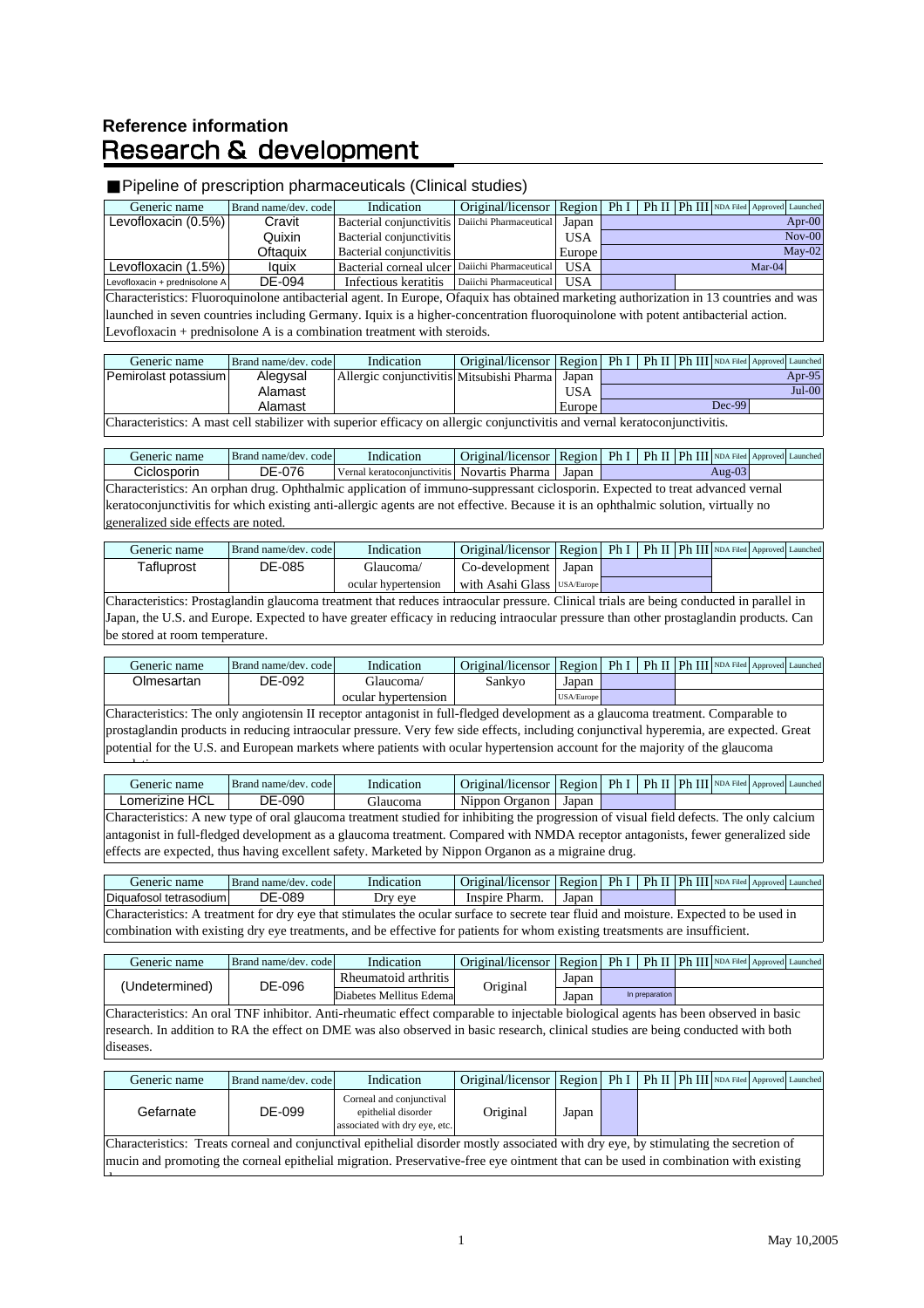#### Pipeline of prescription pharmaceuticals (In preparation for clinical trials)

| Generic name                                                                           | Brand name/dev. code | Indication                             |          |  |  |  |  |
|----------------------------------------------------------------------------------------|----------------------|----------------------------------------|----------|--|--|--|--|
| <b>Bucillamine</b>                                                                     | Rimatil              | Osteoarthritis (additional indication) | Original |  |  |  |  |
| Characteristics: Shown to be effective on joint inflammation caused by osteoarthritis. |                      |                                        |          |  |  |  |  |

#### Pipeline of medical devices

| Product under development                                                                           | Product name | Region        |  |  |  |  |
|-----------------------------------------------------------------------------------------------------|--------------|---------------|--|--|--|--|
| Intraocular lens                                                                                    | $MD-14$      | Japan and USA |  |  |  |  |
| Characteristics: Foldable intraocular lens using new material with high refractive index. Developed |              |               |  |  |  |  |
| by U.S. subsidiary Advanced Vision Science, Inc NDA filed in Japan. In clinical trials in USA.      |              |               |  |  |  |  |

#### License out

| Brand name/dev. code         | Indication           | Region | Licensee | <b>Status</b>                    | in-licensor |
|------------------------------|----------------------|--------|----------|----------------------------------|-------------|
| DE-098 (Anti-APO-1 antibody) | Rheumatoid arthritis | Japan  | Argenes  | preparing for<br>clinical trials | entocor_    |

Characteristics: Joint injection that induces apoptosis in diseased joints of rheumatoid arthritis patients. Bulk pharmaceutical manufacturing process for actual production scale has been established, and drug development is being studied. Santen granted the domestic development rights to Argenes, Inc. The compound had been in-licensed from Centocor. Santen continues to hold the marketing rights in Japan and the overseas marketing and development rights.

#### Changes from November 4, 2004

#### [Progress]

| Brand name/dev. code | Indication                   | Region | Status change               |  |  |
|----------------------|------------------------------|--------|-----------------------------|--|--|
| DE-096               | Rheumatoid arthritis         | Japan  | Phase I to phase II         |  |  |
|                      | Diabetes Mellitus Edema(DME) | Japan  | In preparation for phase II |  |  |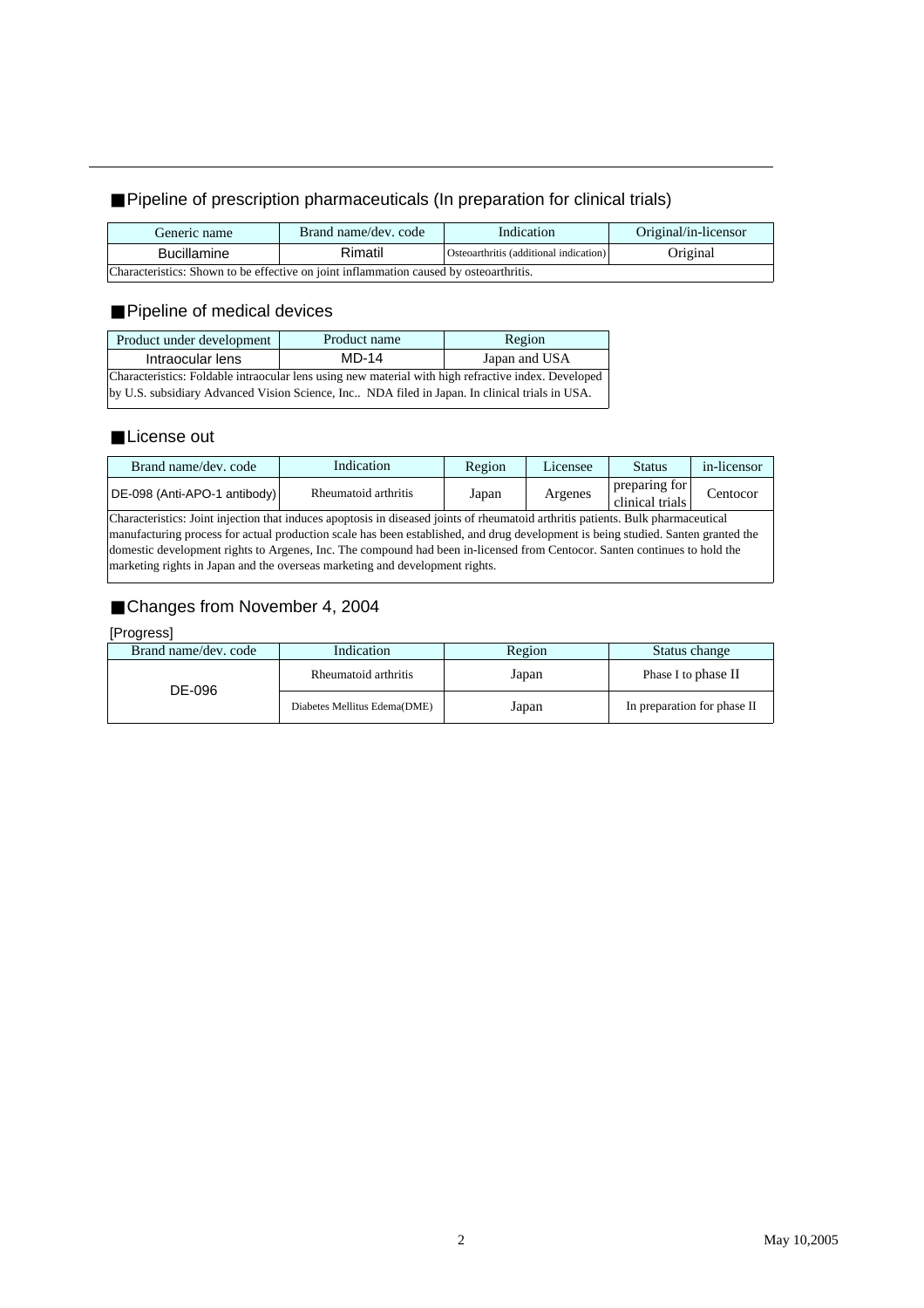### **Pharmaceutical market**

| Revision of National Health Insurance (NHI) drug prices |                          |        |        |        |        |        |                          |        |                          |        |                          |        | $(\%)$ |
|---------------------------------------------------------|--------------------------|--------|--------|--------|--------|--------|--------------------------|--------|--------------------------|--------|--------------------------|--------|--------|
|                                                         | 1993                     | 1994   | 1995   | 1996   | 1997   | 1998   | 1999                     | 2000   | 2001                     | 2002   | 2003                     | 2004   | 2005   |
| Industry average                                        |                          | -6.6   | $\sim$ | -6.8   | $-4.4$ | $-9.7$ | $\overline{\phantom{a}}$ | $-7.0$ | ۰                        | $-6.3$ |                          | -4.2   |        |
| Ophthalmic drugs                                        | $\overline{\phantom{a}}$ | $-1.6$ | $\sim$ | $-3.5$ | $-1.8$ | $-7.5$ | $\sim$                   | $-6.2$ | $\overline{\phantom{a}}$ | $-6.0$ |                          | $-2.7$ |        |
| Santen                                                  |                          | $-0.4$ | $\sim$ | $-26$  | $-1.3$ | $-7.2$ | $\overline{\phantom{a}}$ | $-5.7$ | $\overline{\phantom{a}}$ | $-6.0$ | $\overline{\phantom{a}}$ | $-3.2$ |        |
|                                                         | (Compiled by Santen)     |        |        |        |        |        |                          |        |                          |        |                          |        |        |

Revision of NHI drug prices:

In Japan, drug prices are generally revised every two years to reflect their market price. The drugs marketed at lower market prices will bear larger reduction margins at the revision.

#### Major healthcare reforms

|         | 1997 | Enforcement of the Revised Health Insurance System Law.<br>Increased contribution for insured employees (10% to 20%)<br>Revision of the Insurance Law for Seniors<br>Contribution: 500 yen/day for out-patients (up to four times a month) and 1,000 yen/day for<br>in-patients |
|---------|------|---------------------------------------------------------------------------------------------------------------------------------------------------------------------------------------------------------------------------------------------------------------------------------|
|         | 2001 | Revision of the Insurance Law for Seniors<br>Contribution: fixed rate of 10% for out-patients and in-patients                                                                                                                                                                   |
| April   | 2002 | Reimbursed consulting fee for physicians were reduced by 2.7% on average<br>Revision of prescription fee (two points are added for every prescription of generic drugs)                                                                                                         |
| October | 2002 | Increased contribution for seniors (fixed amount system was abolished for a uniform fixed<br>rate system of 10% contribution)                                                                                                                                                   |
| April   | 2003 | Increased contribution for insured employees (20% to 30%)                                                                                                                                                                                                                       |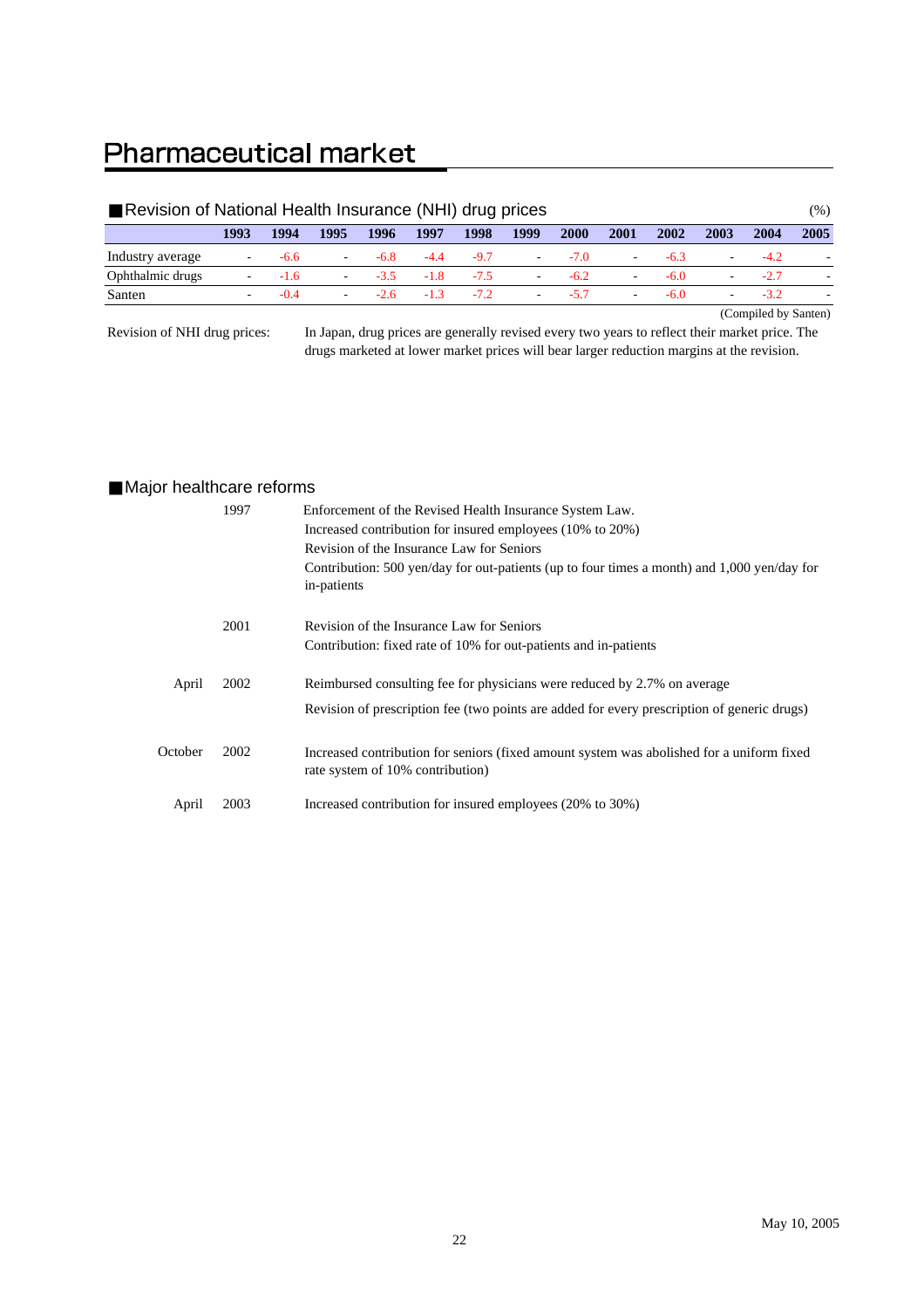## **Santen**

#### Market shares (Billions of yen)

|                            |       |       |       |       | <u>.</u> |
|----------------------------|-------|-------|-------|-------|----------|
| <b>Year ended March 31</b> | 2001  | 2002  | 2003  | 2004  | 2005     |
| Prescription ophthalmics   | 42.9% | 40.3% | 38.9% | 39.0% | 39.6%    |
|                            | 189.4 | 197.1 | 195.8 | 194.7 | 207.7    |
| Anti-rheumatic drugs       | 44.9% | 42.8% | 42.1% | 42.5% | 42.9%    |
|                            | 19.1  | 20.3  | 21.1  | 22.2. | 23.3     |

 - Anti-rheumatic drugs exclude immunosuppressants Period: 2000-2005; Unauthorized copy prohibited and biologic agents.

Notes: - On an NHI drug price basis. Copyright IMS Japan KK, 2005

- Lower figures indicate market size. Source: Santen analysis based on IMS data

| Market shares by therapeutic area - ophthalmic pharmaceuticals | (Billions of yen) |      |      |      |      |
|----------------------------------------------------------------|-------------------|------|------|------|------|
| <b>Year ended March 31</b>                                     | 2001              | 2002 | 2003 | 2004 | 2005 |

| Year ended March 31        | 200 I | 2002  | 2003  | 2004  | 2005  |
|----------------------------|-------|-------|-------|-------|-------|
| Anti-glaucoma              | 19.1% | 17.6% | 17.3% | 16.7% | 20.0% |
|                            | 60.2  | 66.1  | 69.0  | 71.7  | 74.9  |
| Anti-infective             | 80.8% | 81.8% | 80.9% | 81.0% | 80.3% |
|                            | 31.0  | 30.2  | 27.6  | 26.9  | 26.5  |
| Anti-allergy               | 29.2% | 18.2% | 17.5% | 20.7% | 22.4% |
|                            | 26.8  | 26.5  | 25.0  | 20.8  | 28.4  |
| Agents for surgeries       | 41.9% | 41.0% | 39.6% | 39.1% | 41.0% |
|                            | 16.0  | 16.0  | 14.8  | 14.5  | 13.6  |
| Corneal disease treatments | 89.3% | 89.0% | 85.4% | 82.4% | 81.0% |
|                            | 15.3  | 17.2  | 18.8  | 21.0  | 23.0  |
| Anti-cataract              | 47.0% | 50.1% | 53.3% | 55.4% | 57.4% |
|                            | 7.9   | 7.7   | 7.7   | 7.1   | 6.8   |
| Corticosteroids            | 56.2% | 56.0% | 53.1% | 51.6% | 52.8% |
|                            | 12.7  | 12.5  | 11.4  | 10.9  | 11.5  |

Notes: - On an NHI drug price basis. Copyright IMS Japan KK, 2005

- Lower figures indicate market size. Source: Santen analysis based on IMS data

Period: 2000-2005; Unauthorized copy prohibited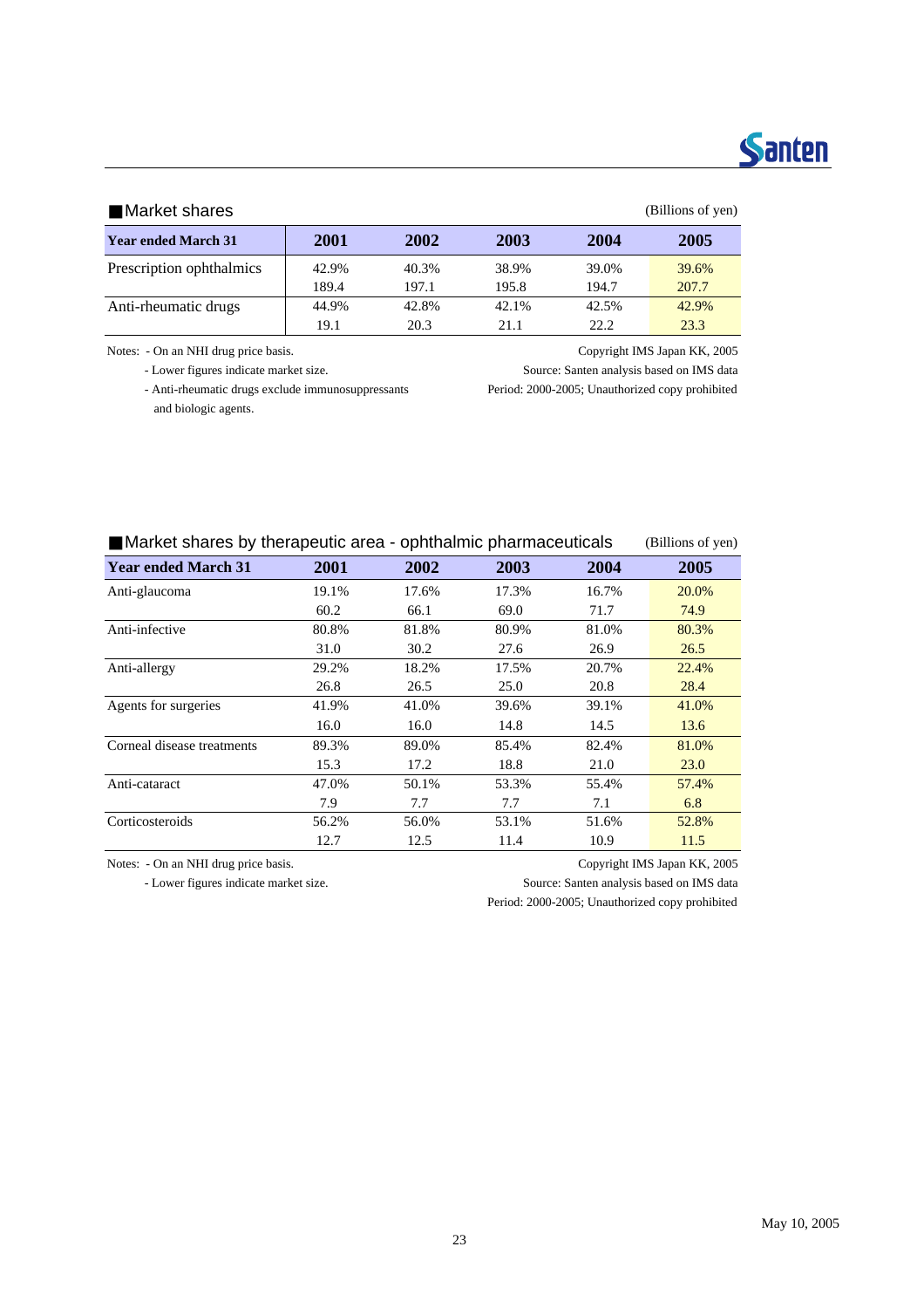### **Stock information**

| Share price          |       |                      |          |               |           |          |          |          |          |          | Yen and thousand shares |                      |
|----------------------|-------|----------------------|----------|---------------|-----------|----------|----------|----------|----------|----------|-------------------------|----------------------|
|                      |       | <b>Apr-04 May-04</b> | $Jun-04$ | <b>Jul-04</b> | Aug- $04$ | $Sep-04$ | $Oct-04$ | $Nov-04$ | $Dec-04$ | $Jan-05$ |                         | <b>Feb-05 Mar-05</b> |
| Share price:<br>Open | 1.700 | 1.750                | 1.617    | 1.701         | . 940     | 2.025    | 1.955    | 1.950    | 2.005    | 2.200    | 2.250                   | 2,285                |
| High                 | 1.799 | 1.760                | 1.733    | 1.943         | 2.075     | 2.100    | 2.080    | 2.005    | 2.240    | 2.265    | 2.330                   | 2,350                |
| Low                  | 1.552 | 1.510                | 1.588    | 1.681         | .888      | 1.910    | 1.911    | 1.843    | 1.976    | 2.050    | 2.165                   | 2,225                |
| End of month         | 1.733 | 1.587                | 1.706    | 1.940         | 2.030     | 1.985    | 1.920    | 2.005    | 2.240    | 2.260    | 2.270                   | 2,300                |
| Volume               | 3.344 | 3.437                | 2.286    | 3.930         | .046      | 5.123    | 2.661    | 3.611    | 3.122    | 3.069    | 3.989                   | 4,264                |



| Major shareholders                                          | As of March 31, 2005     |                                |  |  |  |
|-------------------------------------------------------------|--------------------------|--------------------------------|--|--|--|
| <b>Name</b>                                                 | Number of<br>shares Held | Percentage of<br>voting rights |  |  |  |
|                                                             | Thousand shares          | %                              |  |  |  |
| Northern Trust Company AVFC Sub-account<br>American Clients | 7,198                    | 8.3                            |  |  |  |
| Mita Sangyo Co., Ltd.                                       | 4,756                    | 5.5                            |  |  |  |
| Japan Trustee Service Bank, Ltd.                            | 4,577                    | 5.3                            |  |  |  |
| Japan master Trust and Banking Co., Ltd.                    | 4,565                    | 5.3                            |  |  |  |
| Nippon Life Insurance Company                               | 2,856                    | 3.3                            |  |  |  |
| Northern Trust Company Re U.S.tax evempted<br>pension funds | 2,854                    | 3.3                            |  |  |  |
| The Tokio Marine and Nichido Fire Insurance Co., Ltd.       | 2,668                    | 3.1                            |  |  |  |
| Trust and Custody Services Bank, Ltd.                       | 2,442                    | 2.8                            |  |  |  |
| <b>UFJ Bank Limited</b>                                     | 2,148                    | 2.5                            |  |  |  |
| The Bank of Tokyo-Mitsubishi, Ltd.                          | 2,148                    | 2.5                            |  |  |  |

#### Shares and stock option

| <b>Year ended March 31</b>                                           | 2001   | 2002   | 2003   | 2004   | 2005   |
|----------------------------------------------------------------------|--------|--------|--------|--------|--------|
| Number of shares outstanding (thousand shares)                       | 92.720 | 90.704 | 90.704 | 87.963 | 86,658 |
| Stock option balance (thousand shares)                               | 199    | 243    | 335    | 473    | 509.3  |
| Granted in June 1998 - 106 thousand shares<br>at 1,540 yen/share     | 73     | 62     | 62     | 62     | 40     |
| Granted in June 1999 - 66 thousand shares<br>at 2,480 yen/share      | 66     | 66     | 66     | 66     | 66     |
| Granted in June 2000 - 60 thousand shares<br>at 2,705 yen/share      | 60     | 60     | 60     | 60     | 60     |
| Granted in June 2001 - 55 thousand shares<br>at 2,299 yen/share      |        | 55     | 55     | 55     | 55     |
| Granted in June 2002 - 92 thousand shares<br>at 1,326 yen/share      |        |        | 92     | 92     | 73     |
| Granted in June 2003 - 137.6 thousand shares<br>at $1,176$ yen/share |        |        |        | 138    | 137.6  |
| Granted in June 2004 - 78.2 thousand shares<br>at 1,743 yen/share    |        |        |        |        | 78.2   |

 The grants are fully exercisable after two years. Note: 1 The company has a stock-based compensation plans under which stock options are granted to directors and corporate officers.

#### **Extinguishment of Tresury stock**

|                                                         | 2001  | 2002  | 2003 | 2004     | 2005  |
|---------------------------------------------------------|-------|-------|------|----------|-------|
| An extinguished amount of money (millions of yen)       | 5.084 | 3.258 |      | 3.239    | 2.548 |
| The number of the extinguished stocks (thousand stocks) | 2.387 | 2.027 |      | $-2.741$ | 1.351 |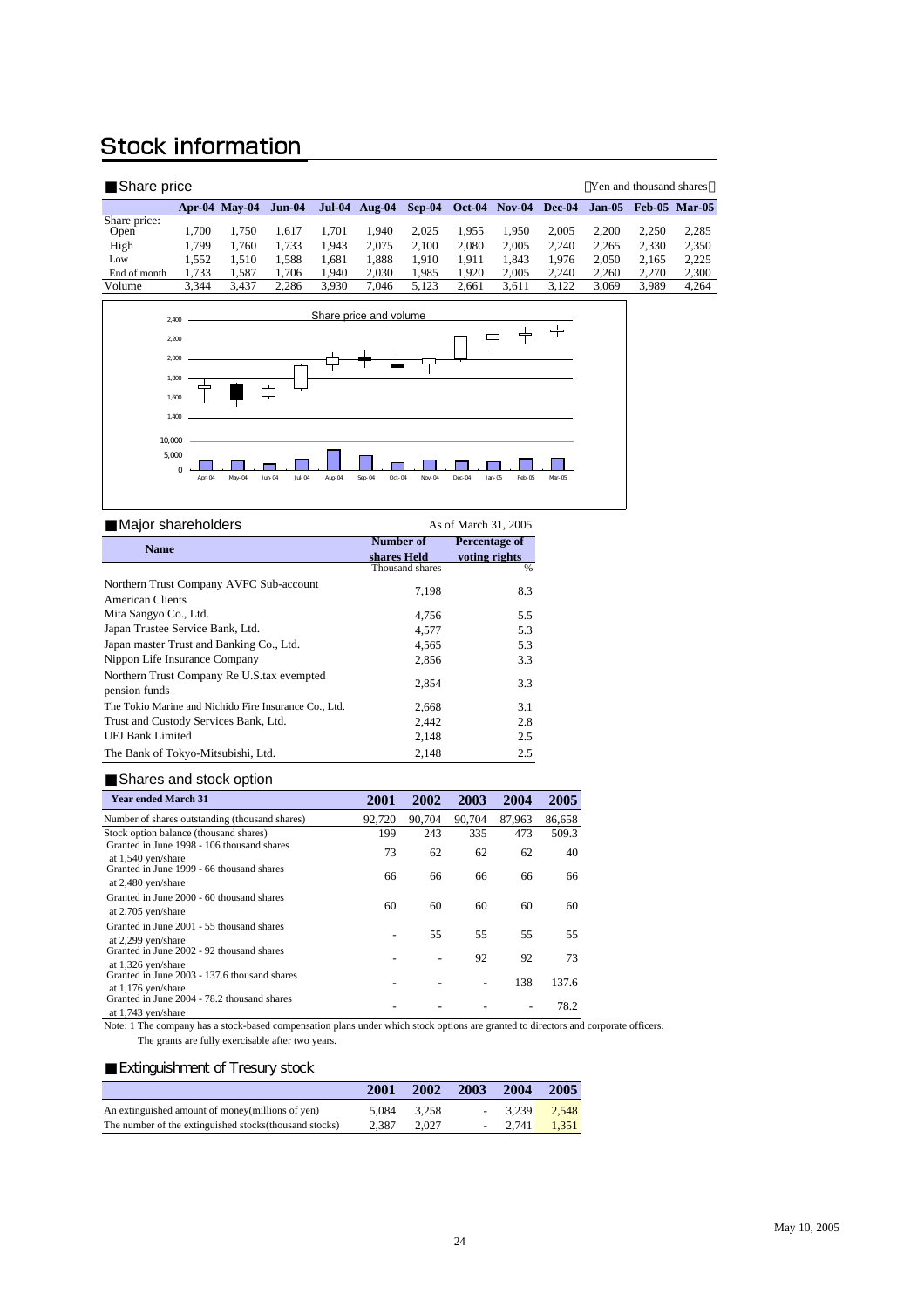

| <b>Year ended March 31</b>   | 2001     |             |                 | 2002        |                 | 2003        | 2004            |             | 2005            |                   |
|------------------------------|----------|-------------|-----------------|-------------|-----------------|-------------|-----------------|-------------|-----------------|-------------------|
|                              | Thousand |             | Propor-Thousand |             | Propor-Thousand |             | Propor-Thousand |             | Propor-Thousand | Propor-           |
|                              | shares   | tion $(\%)$ | shares          | tion $(\%)$ | shares          | tion $(\%)$ | shares          | tion $(\%)$ | shares          | $\frac{1}{2}$ (%) |
| Financial institutions       | 52,429   | 56.5        | 41,005          | 45.2        | 36,302          | 40.0        | 30,740          | 34.9        | 28,423          | 32.8              |
| City & regional banks        | 11,581   | 12.5        | 9.054           | 9.9         | 6.660           | 7.3         | 5,428           | 6.2         | 4,636           | 5.3               |
| Trust banks                  | 29,651   | 32.0        | 20.641          | 22.8        | 19.018          | 21.0        | 16,201          | 18.4        | 15,768          | 18.2              |
| (concerned in trust works)   | 26,824   |             | 18,429          |             | 15,743          | 0.0         | 13,422          |             | 13,022          |                   |
| Life and non-life insurance  | 11,136   | 12.0        | 11.033          | 12.2        | 10.414          | 11.5        | 9.007           | 10.2        | 7,973           | 9.2               |
| Other financial institutions | 61       | 0.1         | 276             | 0.3         | 208             | 0.2         | 103             | 0.1         | 45              | 0.1               |
| Securities firms             | 385      | 0.5         | 646             | 0.7         | 293             | 0.3         | 368             | 0.4         | 346             | 0.4               |
| Other institutions           | 10,398   | 11.2        | 10,300          | 11.4        | 10,555          | 11.6        | 10,512          | 12.0        | 11,788          | 13.6              |
| Foreign investors            | 15,868   | 17.1        | 23.675          | 26.1        | 24,580          | 27.1        | 31,306          | 35.6        | 32,874          | 38.0              |
| Individual investors         | 13,624   | 14.7        | 15,073          | 16.6        | 16,200          | 17.9        | 15,001          | 17.1        | 13,187          | 15.2              |
| Treasury stock               | 18       | 0.0         | 2               | 0.0         | 2,771           | 3.1         | 33              | 0.0         | 39              | 0.0               |
| Total                        | 92.721   | 100.0       | 90.704          | 100.0       | 90.704          | 100.0       | 87.963          | 100.0       | 86,658          | 100.0             |

#### Breakdown of shareholding by number of shares

Note: Trading unit for Santen shares were reduced to 100 shares from 1,000 shares effective August 1, 2002

#### Breakdown of shareholding by number of shareholders

| <b>Year ended March 31</b>   | 2001         |             | 2002            |                   | 2003            |                   | 2004            |             | 2005            |             |
|------------------------------|--------------|-------------|-----------------|-------------------|-----------------|-------------------|-----------------|-------------|-----------------|-------------|
|                              | Thousand     |             | Propor-Thousand |                   | Propor-Thousand |                   | Propor-Thousand |             | Propor-Thousand | Propor-     |
|                              | shareholders | tion $(\%)$ | shareholders    | $\frac{1}{2}$ (%) | shareholders    | $\frac{1}{2}$ (%) | shareholders    | tion $(\%)$ | shareholders    | tion $(\%)$ |
| Financial institutions       | 108          | 2.2         | 107             | 1.8               | 98              | 1.2               | 83              | 1.0         | 91              | 1.1         |
| City & regional banks        | 15           | 0.3         | 13              | 0.2               | 8               | 0.1               | 7               | 0.1         | 9               | 0.1         |
| Trust banks                  | 57           | 1.2         | 60              | 1.0               | 55              | 0.7               | 46              | 0.6         | 47              | 0.6         |
| Life and non-life insurance  | 32           | 0.6         | 28              | 0.5               | 29              | 0.4               | 27              | 0.3         | 31              | 0.4         |
| Other financial institutions | 4            | 0.1         | 6               | 0.1               | 6               | 0.1               | 3               | 0.0         | $\overline{4}$  | 0.0         |
| Securities firms             | 22           | 0.5         | 35              | 0.6               | 28              | 0.4               | 28              | 0.4         | 28              | 0.3         |
| Other institutions           | 132          | 2.7         | 137             | 2.3               | 134             | 1.7               | 130             | 1.7         | 128             | 1.5         |
| Foreign investors            | 162          | 3.4         | 148             | 2.4               | 119             | 1.5               | 122             | 1.5         | 172             | 2.0         |
| Individual investors         | 4,387        | 91.2        | 5,583           | 92.9              | 7.493           | 95.2              | 7,498           | 95.4        | 8,089           | 95.1        |
| Treasury stock               |              | 0.0         |                 | 0.0               |                 | 0.0               |                 | 0.0         |                 | 0.0         |
| Total                        | 4.812        | 100.0       | 6.011           | 100.0             | 7.873           | 100.0             | 7.862           | 100.0       | 8,509           | 100.0       |



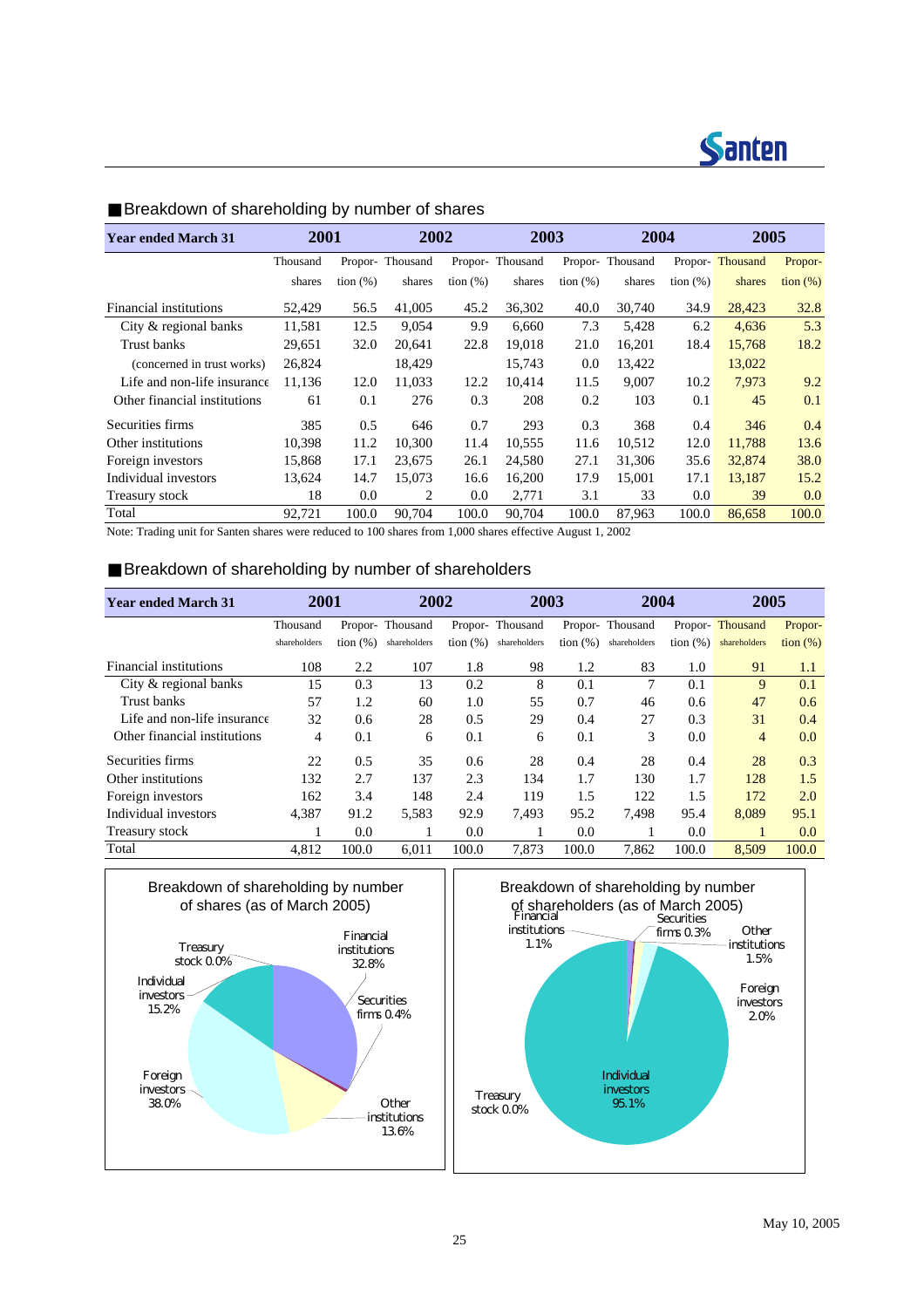### **News releases**

#### **News releases during April 2004-March 2005**

For details, please refer to our Investor Relations Web site (http://www.santen.co.jp/ir/en/news).

(Date) (Summary)

**2004**

**7-May Santen to Issue Stock Acquisition Rights for the Purpose of Granting Stock Options** Santen's Board of Directors adopted a resolution to issue stock acquisition rights for the purpose of granting stock options to Santen's directors, corporate officers and directors of major overseas subsidiaries. The resolution was approved at the 92nd Annual General Meeting of Shareholders held on June 25.

#### **12-Jul Agreement Concerning Glaucoma and Ocular Hypertension Treatment RESCULA Eye Drops**

Santen acquired the exclusive marketing rights in Japan for RESCULA Eye Drops (generic name: unoprostone isopropyl) from R-Tech Ueno, Ltd. On October 1, Santen began sales of RESCULA Eye Drops for the treatment of glaucoma and ocular hypertension. R-Tech Ueno holds the manufacturing approval, and will develop plans for the marketing and promotion of the product.

#### **20-Jul Santen Launches Anti- rheumatic METOLATE Tablet 2mg**

Santen launched the anti-rheumatic METOLATE Tablet 2mg (generic name: methotrexate) in Japan. The METOLATE Tablet 2mg has shown efficacy in low-dose weekly administrations. This new product launch enhances Santen's anti-rheumatic product portfolio and will allow us to offer more detailed therapeutic options tailored to each patient's condition.

#### **15-Oct Agreement Concerning Development of Novel Anti-rheumatic Agent Anti-APO-1 Antibody in Japan**

Santen entered into an agreement with Argenes, Inc. concerning domestic development of the anti-APO-1 antibody, which Santen had in-licensed from Centocor, Inc. Under this agreement, Santen will grant domestic development rights of the anti-APO-1 antibody and invest in Argenes. Santen will continue to hold the marketing rights in Japan, as well as worldwide development and marketing rights.

#### **4-Nov Santen Establishes New Retirement Benefit and Pension Program**

Santen established a new retirement and pension program for its employees, and introduced it on January 1, 2005. The new system will allow Santen to provide fairer benefits and meet diversified employee needs. Also, Santen will be able to minimize the risk inherent in pension fund asset management, and will seek to provide a stable program.

#### **9-Nov Santen to Terminate Sales of Ophthalmic Surgical instruments**

Santen's Surgical Division has distributed Asico Llc's ophthalmic surgical tools in Japan, but due to the expiration of the contract with Asico, Santen will terminate distribution on December 31, 2004.

#### **25-Nov Santen Purchase Own Shares on Market**

Santen purchased 1,351,100 of its own shares on the market at 1,902 yen, the closing price for November 24.

#### **2005**

#### **7-Mar Santen to Retire Treasury Stock**

On March 16, Santen retired 1,351,100 shares of its common stock it had repurchased on November 25, 2004 as treasury stock, in order to further increase capital efficiency.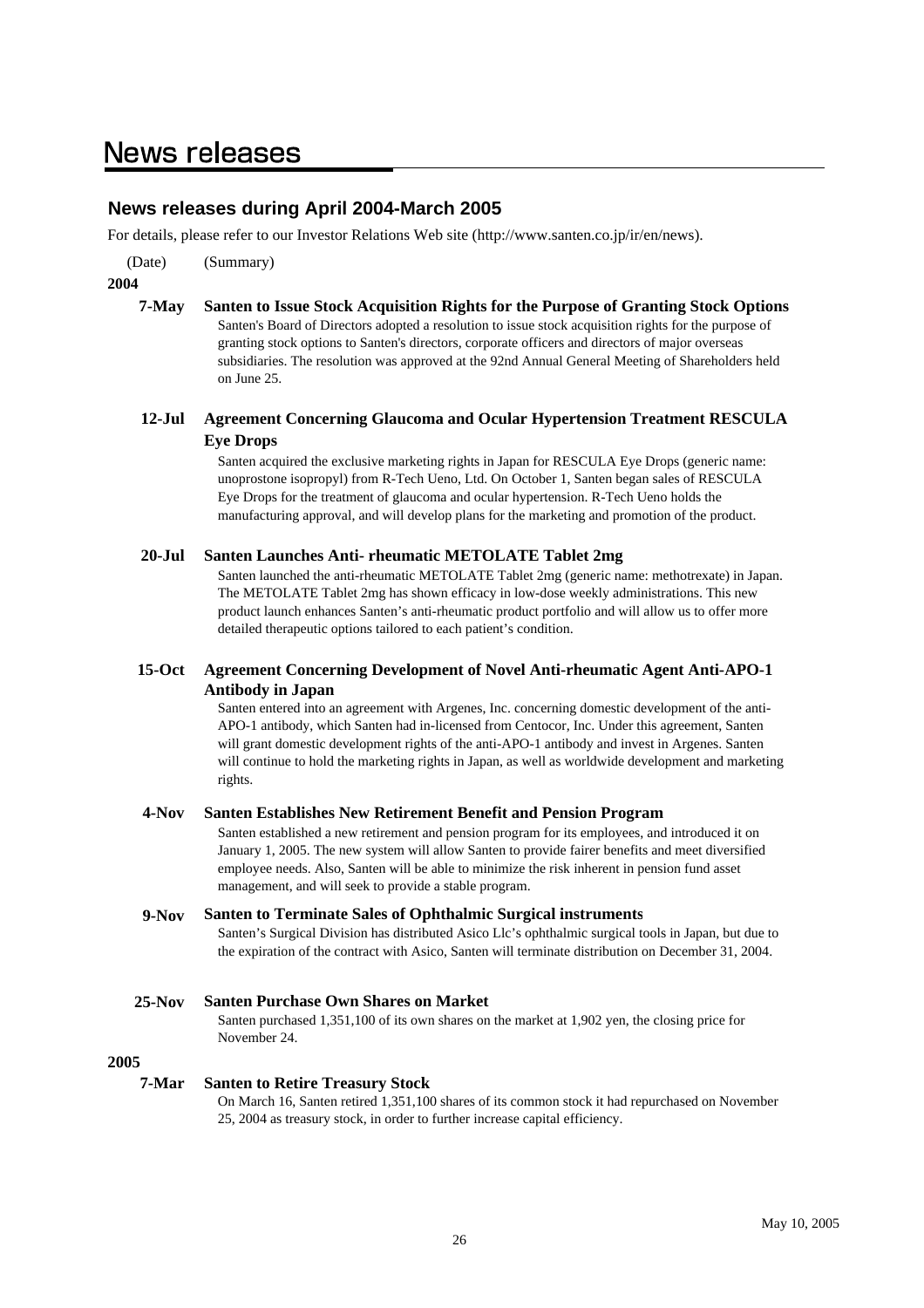## **Santen**

#### **News releases during April 2004-March 2005**

(Date) (Summary)

#### **7-Mar Santen Announces Proposed Dividends Change**

Returning profits to shareholders has been an issue of key importance for Santen, and it will propose a year-end dividend of 30 yen. The resolution will be submitted for, and subject to, approval at the company's Annual General Meeting of Shareholders to be held in June 2005.

#### **10-Mar Nara Institute of Science and Technology and Santen Conclude Agreement to Establish "Collaborative Course"**

Santen and the Nara Institute of Science and Technology (NAIST) have reached an agreement to establish a collaborative course on "Functional Polymer Science" at the NAIST Graduate School of Material Science starting April, 2005. Three staff members of the Santen Nara Research and Development Center will provide education and instruction for students of NAIST, focusing on basic research of kinase, an enzyme that catalyzes phosphorylation of protein, which contributes significantly to the development of diseases.

#### **28-Mar Santen Sets Up Retirement Fund**

Santen created a retirement benefit trust and has released its stocks and cash to the trust. The retirement benefit trust totals 3.5 billion yen 0.5 billion yen in stock , 3 billion yen in cash . 0.2 billion yen from this fund will be reported as extraordinary gain, however, and there will be no changes regarding the business forecast announced on January 31, 2005.